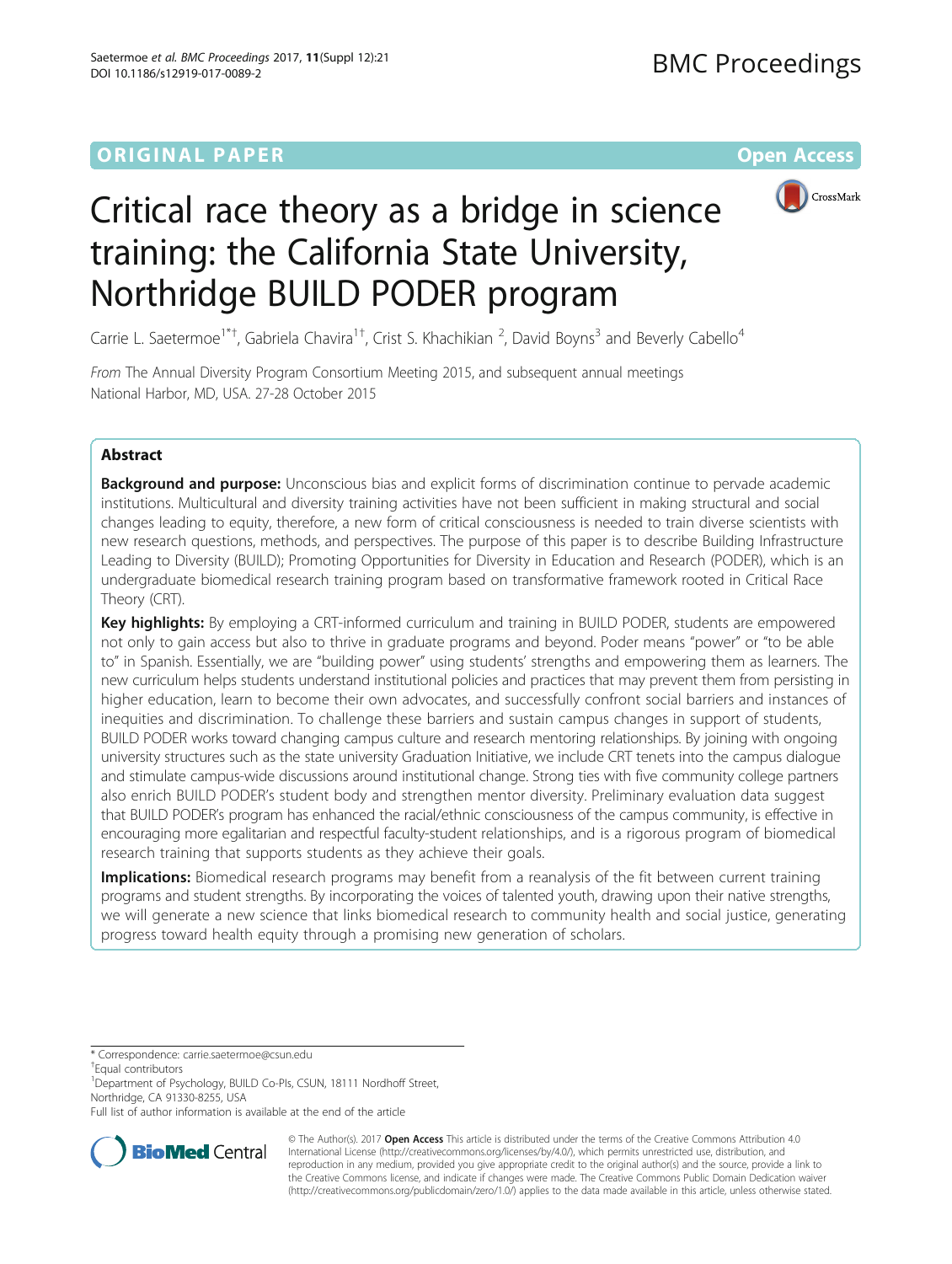#### Background and context

#### Introduction to critical race theory and BUILD PODER

California State University, Northridge's BUILD PODER program (Building Infrastructure Leading to Diversity; Promoting Opportunities for Diversity in Education and Research), funded by the National Institutes of Health, is diversifying the biomedical workforce by reframing and redesigning institutional practices, undergraduate biomedical research training, and research mentoring approaches through the lens of Critical Race Theory (CRT) [[1](#page-12-0)–[3\]](#page-12-0). In BUILD PODER, students are empowered to not only gain access but also thrive in graduate programs and beyond, employing a CRT-informed curriculum and training. Poder means "power" or "to be able to" in Spanish. Essentially, we are "building power"—empowering students. The curriculum helps students understand institutional policies and practices that may prevent them from persisting in higher education, learn to become their own advocates, and successfully confront social barriers and instances of inequities and discrimination.

Critical Race Theory has its roots in the 1960s Civil Rights and 1970s Critical Legal Studies movements and "critically interrogate[s] how the law reproduces, reifies, and normalizes racism in society" [[2\]](#page-12-0). There are five central tenets of CRT that form its basic perspective, pedagogy and research methodology: (1) the centrality of race and racism; (2) the challenge to dominant ideology; (3) an interdisciplinary perspective; (4) the importance of students' experiential knowledge; and (5) a commitment to social justice [[3, 4\]](#page-12-0).

Critical Race Theory provides educators and researchers with a framework to challenge the racist historical and institutional roots of educational inequality that persist today [\[5](#page-12-0)–[15\]](#page-12-0). Social reproduction of roles [[16](#page-12-0)] reifies a power structure that invites Students of Color to feel like interlopers, particularly at Predominantly White Institutions (PWI) or universities originally PWI. These power structures are maintained by (1) "race neutral" admissions and colorblindness [\[17](#page-12-0), [18](#page-12-0)]; (2) majoritarian narratives of meritocracy and deficit thinking [\[17, 19\]](#page-12-0); (3) "the social construction of merit" as rigidly defined [[20](#page-12-0)]; (4) programmatic interest convergence that benefits Whites more than people of color, such as affirmative action [\[21](#page-12-0)–[23](#page-12-0)]; and (5) the use of "diversity" as a commodity in university marketing tools [\[15, 24](#page-12-0)–[26](#page-12-0)].

Through the lens of CRT, BUILD PODER is working to interrupt the majoritarian narrative by building a community of biomedical scholars, students, faculty, and administrators equipped with the tools to develop more egalitarian, respectful structures and relationships in biomedical research and mentoring by addressing, for example, unconscious bias, White privilege, microaggressions, stereotype threat, structural racism, historical trauma, and the influence of racism on science. Through education and activities, students and mentors also better understand the intersectionality of race with gender, ability, sexual orientation, as marginalized groups [\[27](#page-12-0)–[30](#page-12-0)]. BUILD PODER biomedical undergraduate students are prepared with a rigorous, advanced research curriculum and lab work, professional development, and a sense of meaning that allows them to contextualize their life's work. BUILD PODER encourages students to maintain their native identity by honoring their family's heritage [\[9](#page-12-0), [31, 32](#page-12-0)] and by preparing them to take on STEM research topics that integrate their own experiential knowledge [[20\]](#page-12-0) and their social and cultural capital [[15, 18](#page-12-0), [33\]](#page-12-0) so that they can become the highly skilled, socially conscious scientists of the future who will take us significantly closer to health equity, a central focus of BUILD PODER that is linked to social justice and health as a human right.

#### Linking biomedical research to social justice: CRT, health equity, and praxis

"CRT practice attends to the voice of the marginalized by placing it in social context, and translating personal pain into a social justice agenda at the direct practice level" [\[16](#page-12-0)]. The primary link between social justice and research in BUILD PODER focuses on health disparities and health equity. Despite concerted efforts to reduce mortality and morbidity, racial/ethnic health disparities remain in nearly every area of health [\[34\]](#page-12-0) including cancer, cardiovascular disease, diabetes, HIV/AIDS, and mental health [\[35](#page-12-0)]. When the biomedical workforce is diversified, researchers will likely draw upon a broader array of healthcare frameworks, research questions [\[36](#page-12-0)–[38](#page-12-0)], methodologies, and participant recruitment techniques that can overcome many barriers to health equity for at-risk communities [[39](#page-12-0)–[42\]](#page-12-0). Researchers of color are also more likely to support the equitable treatment of patients through the recognition of subtle patient cues, varying responses to clinical protocols, cultural responsiveness in increasing patient compliance, and a variety of other practice-oriented variables that would also lead to health equity [[43](#page-12-0), [44\]](#page-12-0). BUILD PODER employs CRT to provide linkages between research and social justice so that students can plainly see that their efforts to work on behalf of health equity will be feasible and meaningful. For example, in our first year, BUILD PODER students and PIs took a Toxic Tour of Los Angeles, learning about the unequal distribution of toxic waste based on income and race, then linking pollution to health disparities and the effects of toxic racism [\(http://www.cbecal.org/](http://www.cbecal.org/get-involved/toxic-tours) [get-involved/toxic-tours/](http://www.cbecal.org/get-involved/toxic-tours)) [\[45](#page-12-0)]. The Health Equity Research and Education (HERE) Center, described below, will serve as a sustainable hub for health equity research.

#### Barriers and educational inequities for students in context

Of particular concern are the many barriers, such as racism, to recruiting minorities into biomedical graduate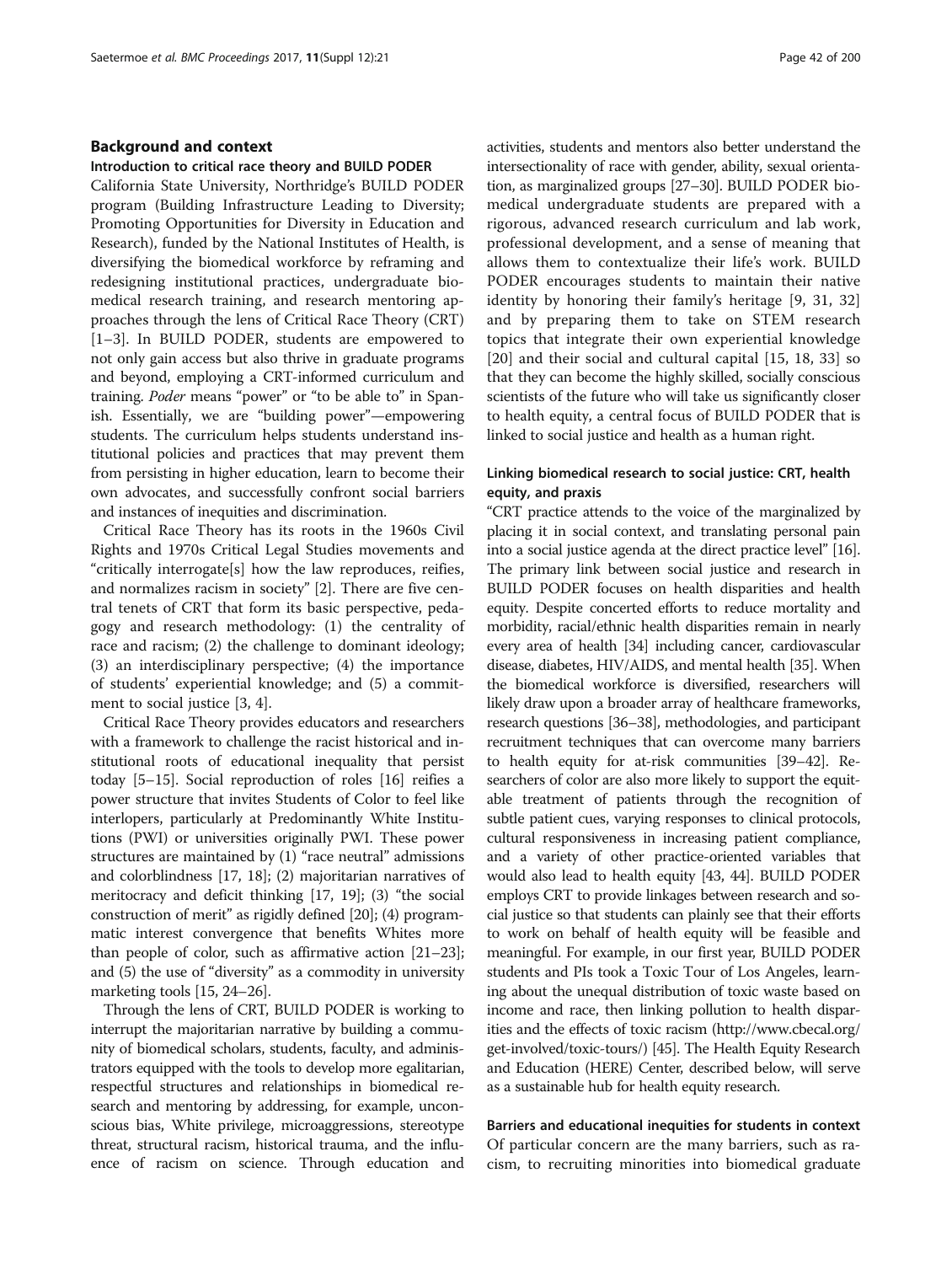programs [\[46](#page-12-0)] and optimizing their careers [\[47](#page-12-0)]. Education disparities in U.S. higher education have been documented for more than 40 years [\[48, 49\]](#page-12-0) and show that racially and ethnically diverse students are especially underrepresented in science. For example, the 2017 National Center for Science and Engineering Statistics (NCSES) data reflect that while Latinos are 17.4% of the U.S. population, Latinos comprise only 11.5% of STEM bachelor's degree recipients, 4.2% of STEM PhD recipients, and 4.5% of STEM faculty members in U.S. 4-year colleges and universities [[13](#page-12-0), [50](#page-12-0)]. In 2014, African Americans and Latinos earned 4.1% and 4.8%, respectively, a combined 8.9%, of all doctorates in science fields, much less than their collective representation in the general U.S. population [\[51](#page-12-0)]. There are many voices missing in biomedical research.

Despite efforts to close the achievement gap, barriers for traditionally underrepresented groups (URGs) are reflected in:  $(1)$  the length of time to graduation [\[52\]](#page-12-0);  $(2)$ lack of information or ambiguity in program requirements, guidelines, and requisite paperwork [[53\]](#page-13-0); (3) feelings of isolation or absence of community [[54\]](#page-13-0); (4) disappointment with the learning experience, lack of financial support, and lack of support from faculty/peers [[53, 54\]](#page-13-0); and (5) lack of advising [\[55](#page-13-0)]. In a request for information, the NIH [\[46](#page-12-0)] found that the most salient issue among respondents was pipeline transition points. BUILD PODER addresses many of the barriers and transitions students face while becoming professionals without giving up one's social identity [[9, 20, 32\]](#page-12-0).

Even when they successfully negotiate graduate degrees, students of color frequently feel alienated [[56](#page-13-0)], required to live in a White world [[49,](#page-12-0) [57](#page-13-0)], silenced and invisible [[12, 20](#page-12-0), [58\]](#page-13-0), and are less likely to connect with a mentor [[56](#page-13-0), [59](#page-13-0)–[61\]](#page-13-0). Critical Race Theory bridges theory and practice (praxis) by critically examining local and broader structures for inclusiveness and equity, by providing a counterspace for a conscious community of mentors and students [[62\]](#page-13-0) who share a framework that overturns the majoritarian narrative [[18\]](#page-12-0). In honoring many voices, we hold high expectations, and provide challenging and meaningful research experiences in a supportive, "wise mentoring" training environment [\[63](#page-13-0)].

#### BUILD PODER in local context

California State University, Northridge (CSUN) is one of 23 CSU campuses and, with 39,900 students, is a Minority Serving (MSI; 51.3% minority), a Hispanic Serving (HSI; 46% Latina/o), and an Asian American Native American Pacific Islander Serving (AANAPISI; 11% Asian/Asian American) Institution. CSUN has long been recognized by NSF's Survey of Earned Doctorates as providing students with experiences and opportunities that put many of its STEM programs in the top 20 in

the nation for matriculating undergraduates who go on to earn a doctorate in sciences, social sciences, and specifically in psychology (rated No. 1 among 529 comprehensive universities in recent years) [[64\]](#page-13-0). Therefore, we have a large number and proportion of traditionally underrepresented students who go on to earn graduate degrees and secure meaningful careers, especially in the biomedical sciences. Each year, CSUN sponsors more than 1000 undergraduates in funded sponsored research experiences, with hundreds of other students benefiting from research laboratory and academic experiences. A recent survey from CSUN's Office of Institutional Research found that 18% of seniors reported they have had a research experience while an undergraduate at CSUN. Of the primary NIH programs, Minority Access to Research Careers (MARC) and Career Opportunities in Research (COR) each reported approximately 50% of their students have gone on to a doctorate [[65\]](#page-13-0). Nevertheless, data on CSUN undergraduate graduation rates suggest a persistent and significant lag in graduation rates for African American and Latina/o students. The gap for undergraduates is persistent, with traditionally URGs graduating at a rate 14.9% below their White counterparts for the 2009 cohort of freshmen.

Linkages between activities and critical race theory tenets In Table [1](#page-3-0), we describe examples of how CRT is translated into program activities and the objectives that serve as goals for evaluation; each of which is based a tenet of the theory [[3\]](#page-12-0). This table and our overall model, and two sample activities and outcomes for each tenet are intended to orient the reader to the implementation of the overall paradigm.

#### Student training aims, CRT use, and implementation

In order to increase the number of traditionally underserved students who pursue graduate degrees in the biomedical sciences, BUILD PODER was designed to focus on supporting and empowering the whole student, not just fill in gaps in their knowledge (i.e., increase research competencies). While it was essential for students to acquire social and cultural capital needed to succeed in academia, it was equally important for students to recognize that they come from communities of cultural wealth [[66\]](#page-13-0). Through faculty mentorship, students gain important research skills in their respective fields and gain knowledge of what they need to get into graduate programs. Unlike traditional mentoring programs, our mentors undergo lengthy training to be culturally responsive to diverse students, increasing their mentoring effectiveness. Students from traditionally URGs are lost along the academic pipeline, often for reasons unrelated to grades or research skills. All facets of the student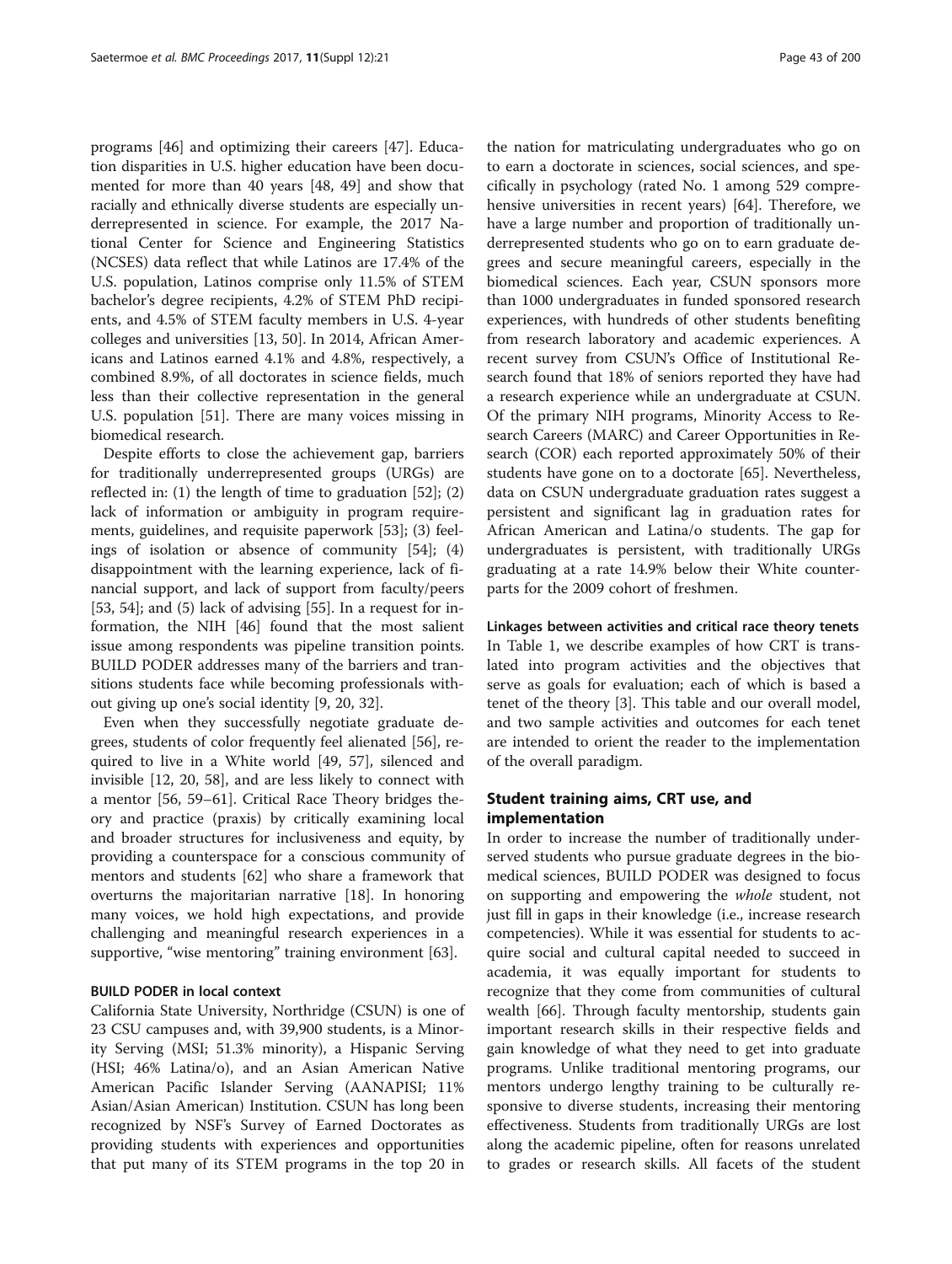<span id="page-3-0"></span>Table 1 Activities and Outcomes Related to the Tenets of Critical Race Theory. The 5 tenets of Critical Race Theory from Solorzano, Villalpando, and Oseguera, 2005 and their implications for BUILD PODER activities and outcomes

#### CRT Tenet: Centrality of Race and Racism

"CRT acknowledges as its most basic premise that race and racism are defining characteristics of American society. In American higher education, race and racism are imbedded in the structures, practices, and discourses that quide the daily practices of universities." (P. 274)

#### Sample Activities Outcome/Objective

- Student and mentor training; readings; field trips; film nights; fall conference; historical and structural perspectives on race, colorblindness, and historical trauma
- New courses in CRT: Race, Racism, and Science; Public Health for Social Justice

#### CRT Tenet: Challenge to Dominant Ideologies

"CRT in higher education challenges the traditional claims of meritocracy, objectivity, colorblindness, race neutrality, and equal opportunity." (P. 275)

- Jumpstart Summer program provides education, activities, and specific methods of countering racism in academe
- Emphasis on mixed methods: Courses in qualitative methods; QuantCrit perspectives; faculty course in mixed methods research

# • Awareness of historical and structural racism; preservation of native

- identities; new methods, theories • Sustainable structure for introducing students to STEM and CRT, linking research to social justice, contextualizing race/ethnicity in the
- sciences

#### Sample Activities **Sample Activities Contract Contract Contract Contract Contract Contract Contract Contract Contract Contract Contract Contract Contract Contract Contract Contract Contract Contract Contract Contract Con**

- Students develop strategies for responding to racism through belonging, ownership, and empowerment
- Innovative research; publish papers and write grants with new research questions and methods that are valid to the communities studied

• Multiple options for students; match is a good fit between student and

• Increased interdisciplinary grant proposals; new faculty connections,

• Thematic collaborations; greater grant and publication productivity; catalyzing new academe-community research partnerships, greater

• Students have a sense of belonging and commitment to their native identity; students have tiered mentors and strategies for meeting academic challenges; seniors mentor juniors and sophomores; K-12 student projects, speakers as role models, opening possibilities • Connections among community members; morale and collaborations around race and racism; public dissemination of tenets; university-level

• Increased interdisciplinary grant proposals; new faculty connections, better

#### CRT Tenet: Interdisciplinary

"CRT challenges ahistoricism and the unidisciplinary focus of most analyses in educational research. In the field of higher education, this framework analyzes race and racism in both a historical and a contemporary context using interdisciplinary methods." (P. 275)

mentor

communication, shared resources

higher-level (R01) grants written

collaboration with research partners

#### Sample Activities **Sample Activities Contract Contract Contract Contract Contract Contract Contract Contract Contract Contract Contract Contract Contract Contract Contract Contract Contract Contract Contract Contract Con**

- ~100 faculty mentors, 5 community college partners, 5 research partners, 22+ departments
- Scholarship: Tech tool for connecting faculty and students with one another and with grant opportunities, sharing equipment, expertise
- Faculty Scholar Academies: Interdisciplinary mentored grant group; NRMN STAR grant-writing/coaching
- Cluster Hires: Thematic hires inherently building interdisciplinary links in health equity across the Colleges of Health and Human Development and Social and Behavioral Sciences

#### CRT Tenet: Experiential

"The application of a CRT framework in the field of higher education requires that the experiential knowledge of people of color be centered and viewed as a resource stemming directly from their lived experiences." (P. 275)

#### Sample Activities **Contract Contract Contract Contract Contract Contract Contract Contract Contract Contract Contract Contract Contract Contract Contract Contract Contract Contract Contract Contract Contract Contract Contr**

- Bi-weekly meetings and professional development courses with program director that include discussions of students' back grounds, holistic health, researcher identity, science as a profession, matching skills and career
- BUILD Conferences: Fall large audience, livestreamed to partners and community with presenters including Octavio Villalpando, Tim Wise, Karina Walters; and presenting research; Spring – campus-wide research competition

#### CRT Tenet: Commitment to Social Justice

"In higher education, these theoretical frameworks are conceived as a social justice agenda that struggles to eliminate all forms of racial, gender, language, generation status, and class subordination." (P. 275)

#### Sample Activities **Contract Contract Contract Contract Contract Contract Contract Contract Contract Contract Contract Contract Contract Contract Contract Contract Contract Contract Contract Contract Contract Contract Contr**

discussions; policy changes

• BUILD PODER and the Health Equity Research and Education (HERE) • Collaborative research and action grants around academe-community center sponsor research projects that address community-based needs, nonprofits, community clinics, health equity • Senior BUILD PODER Project: Community partnership with 4th, 8th, 12th grade classes around research social problems and health equity solutions; publications and grants with social justice themes • Empirical study of research identity development; action research for BUILD PODER trainees; students giving back

training are focused on empowering students to persist in science majors, gain access and thrive in graduate programs and in research careers. The curriculum helps students understand institutional policies and practices

that may prevent them from persisting in higher education, learn to become their own advocates, and successfully confront social barriers and instances of inequities and discrimination.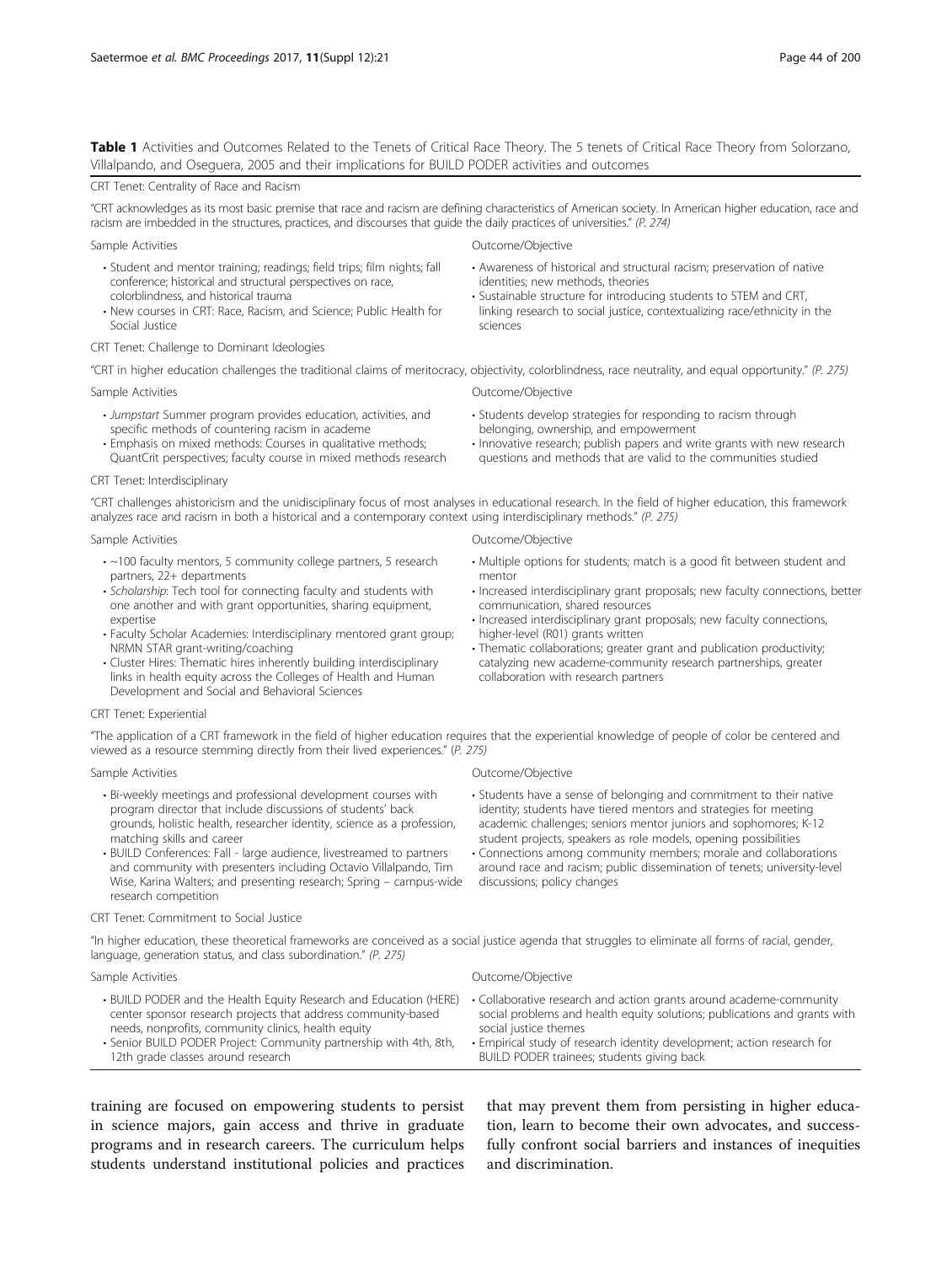#### Using CRT in preparing students for biomedical careers

Solórzano and Yosso [[18\]](#page-12-0) describe using critical race methodology as a theoretically grounded means of empowering students to engage their personal and cultural strengths or capital. Figure 1 depicts our program theory with desired outcomes. CRT tenets guide all aspects of the research training curriculum for undergraduate students as well as faculty development activity – please see Table [2](#page-5-0).

#### Centrality and intersection of race and racism

Throughout the year, discussions focus on issues of race, racism, sexism, and other forms of discrimination. Students are introduced to the research on gender and racial microaggressions [[67\]](#page-13-0), the influence of implicit biases and prejudice on interactions [\[68](#page-13-0)–[70\]](#page-13-0), impostor phenomenon [[71](#page-13-0)–[73](#page-13-0)], and stereotype threat [\[74](#page-13-0)]. Students are prepared to recognize microaggressions, name and effectively address them, thereby empowering students to affirm their identities as scientists of color and increase their persistence rates in academic settings. For example, many Latinos, in particular, begin their college careers at community colleges [[75](#page-13-0)–[77](#page-13-0)], some in part due to being advised by high school counselors to attend community colleges rather than 4-year schools. However, low transfer rates from community colleges prevent many low-income, predominantly ethnic minority students from reaching their academic goals [[78\]](#page-13-0). BUILD PODER views community colleges as an untapped pool of potential scientists and essential to any recruitment efforts aimed at equity for Latinos; therefore the inclusion of community college students from partner institutions in the program is essential to creating a transfer-receptive culture at CSUN.

#### Centrality of students' experiential knowledge

In an invited talk at the Association for Psychological Sciences in 2015, psychologist Robert Sellers stressed the importance of diversity in science, but cautioned that scientists must not discount URGs' unique viewpoints and experiences. He stated, "If we're only training people to think like us, then we've lost our advantage." Yosso's cultural community wealth [\[66](#page-13-0)] builds on students' unique viewpoints, experiences and knowledge to integrate students' language (linguistic capital), families (familial capital), and culture (cultural capital) with their science learning. BUILD PODER also focuses on students' agency (navigational capital) in their academic success and treats their everyday discourse practices as fertile ground for academic learning [\[79](#page-13-0)]. Students are encouraged to maintain their cultural identities and use their community cultural wealth to think outside the box to solve complex science problems.

#### Recruitment

Recruitment efforts focus on the visibility of BUILD PODER through personal contact, digital, social, and traditional media (e.g., fliers, postcards, brochures) at CSUN, community college partner campuses, and in the community. Beginning early in the academic year, staff make classroom announcements and attend school-wide events. Partnerships with advisement offices, the Educational Opportunity Program (EOP), and CSUN's public relations office are essential. BUILD PODER hosts information sessions in the Fall semester, followed by application workshops that help to increase the number and quality of complete applications. The online application system allows us to track students' application progress, enabling us to contact students who haven't completed their applications. Last, there is no better recruitment tool than the students. The first Wednesday of every month is BUILD PODER Wednesday, when all students and program staff proudly wear their program t-shirts.

#### Digital media

BUILD PODER uses its website [\(http://www.csun.edu/](http://www.csun.edu/build-poder) [build-poder\)](http://www.csun.edu/build-poder) to communicate with current and prospective students and faculty mentors and institutional partners. BUILD PODER has a "spotlight" section that highlights student accomplishments. The weekly e-

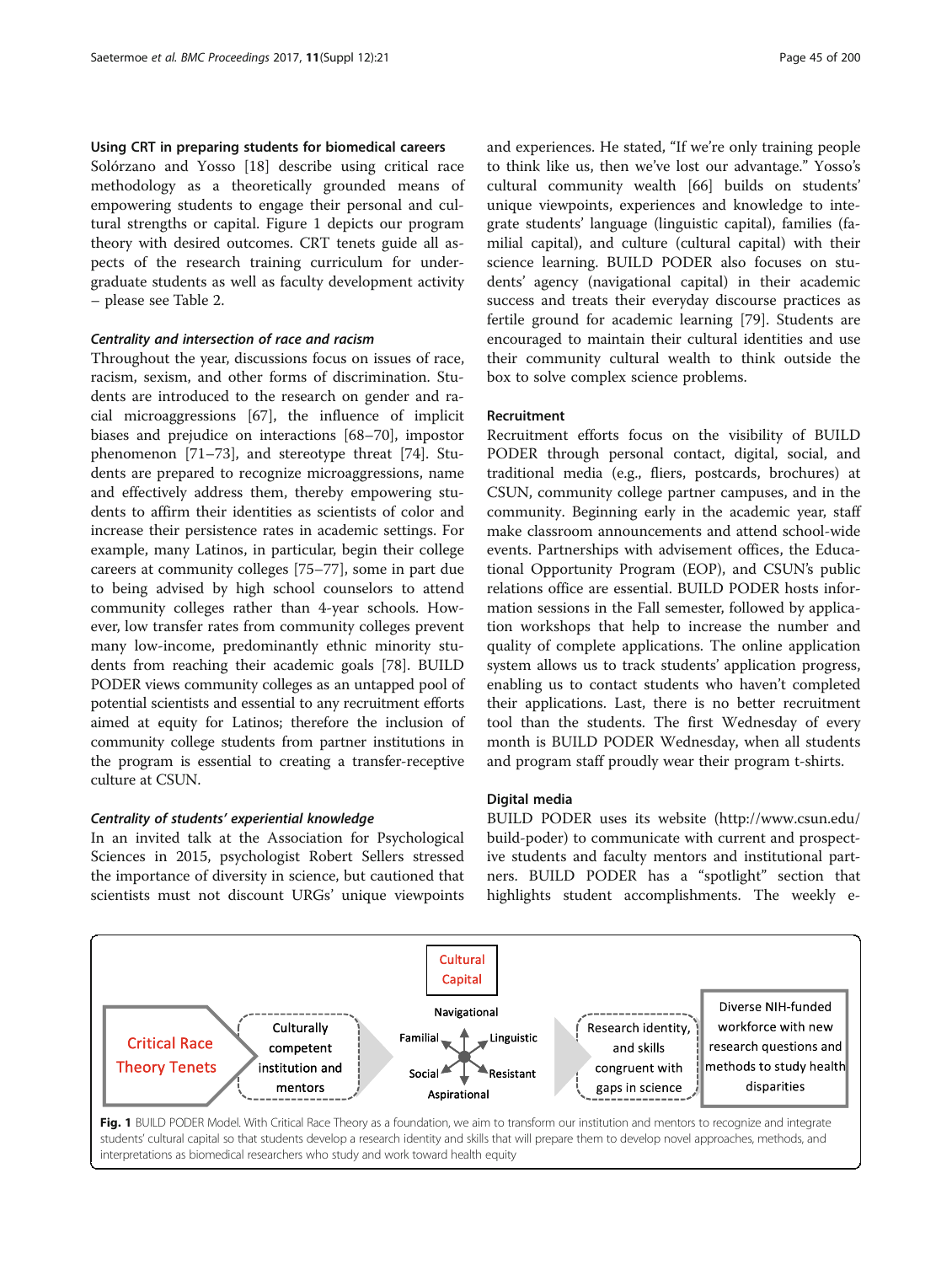| $-$ station is a sequent in that is                                                 |                                                                                                                                                        |                                                                                                                                                                                                                                                                                                                                                                                                                                                                                                                                                                                                                                                                                                                                                         |
|-------------------------------------------------------------------------------------|--------------------------------------------------------------------------------------------------------------------------------------------------------|---------------------------------------------------------------------------------------------------------------------------------------------------------------------------------------------------------------------------------------------------------------------------------------------------------------------------------------------------------------------------------------------------------------------------------------------------------------------------------------------------------------------------------------------------------------------------------------------------------------------------------------------------------------------------------------------------------------------------------------------------------|
| Summer JumpStart (SJS)                                                              | • Centrality of Race/Racism<br>• Challenge to Dominant Ideologies<br>• Interdisciplinary<br>• Experiential Knowledge<br>• Commitment to Social Justice | All newly accepted students attend a four-week intensive<br>research program to help students transition to the culture<br>of research that focuses on six elements: (1) hands-on faculty<br>mentored research experience, (2) research ethics, (3) mentor-<br>mentee relationships, (4) diversity training and empowerment,<br>(5) community-building, including creating a peer supportive<br>network, and (6) physical and mental well-being                                                                                                                                                                                                                                                                                                         |
| Research Ethics Training                                                            | • Centrality of Race and Racism<br>• Commitment to Social Justice                                                                                      | Students complete biomedical research training through CITI<br>Program. In addition, discussions about health equity and<br>unethical practices in science and in clinical settings enhance<br>the online curriculum.                                                                                                                                                                                                                                                                                                                                                                                                                                                                                                                                   |
| Faculty Mentored Research<br>Experience                                             | · Experiential Knowledge-draw on students'<br>capital: Navigational, Aspirational, Social,<br>Linguistic, Resistant, Familial                          | Students learn to navigate the culture of research by working<br>in a faculty mentored research lab; meet weekly with their<br>mentors. Individual mentor-mentee meetings center on<br>providing students social capital to reach their programmatic<br>requirements and professional and academic preparation for<br>graduate studies.                                                                                                                                                                                                                                                                                                                                                                                                                 |
| Summer Research Experience at<br>Research Partners                                  | · Experiential Knowledge-Navigational,<br>Aspirational, Social, Linguistic, Resistant, and<br>Familial capitals                                        | We partnered with five doctoral granting institutions to<br>provide students an intensive eight-week summer research<br>experience. Students seek out potential mentors at these<br>institutions or can apply to existing summer research<br>experience programs. It is for many students their first time<br>attending a predominantly white institution (PWI). This<br>opportunity strengthens students' research competencies<br>and scientist identities.                                                                                                                                                                                                                                                                                           |
| Attending and Presenting at<br>Professional Conferences                             | • Interdisciplinary<br>· Experiential                                                                                                                  | In their first year, students learn the culture of research<br>practices by presenting their research at a campus research<br>symposium and are encouraged to attend and present at<br>professional conferences in their field. Mentors accompany<br>students to guide them and facilitate networking<br>opportunities.                                                                                                                                                                                                                                                                                                                                                                                                                                 |
| Weekly Community Meetings                                                           | • Centrality of Race/Racism<br>• Challenge to Dominant Ideologies<br>· Interdisciplinary<br>• Experiential<br>• Commitment to Social Justice           | During the academic year, students meet weekly with the<br>Student Training Program Director to address programmatic<br>issues and to announce funding opportunities or upcoming<br>events. The 11/2-hour meetings also serve as a way to stay<br>connected as a community, continue to address CRT-related<br>issues during these meetings, plan for upcoming events,<br>present quest speakers, and discuss issues and concerns that<br>may arise.                                                                                                                                                                                                                                                                                                    |
| Rigorous Coursework, Professional<br>Development, Grantsmanship and<br>Scholarships | • Centrality of Race/Racism<br>• Challenge to Dominant Ideologies<br>• Interdisciplinary<br>• Experiential<br>• Commitment to Social Justice           | Students enroll in advanced research methods courses in their<br>majors in preparation for graduate studies; departments<br>without courses can develop curriculum. Students also enroll<br>in two one-unit courses, Getting into Graduate School and<br>Surviving Graduate School, to learn what to expect in graduate<br>studies. In addition, students complete mock applications to<br>fellowships and NIH-funded grants. Seniors enroll in a seminar<br>where they collaborate on a science project with students in<br>4th, 8th, and 12th grade guided by CRT to "pay it forward." In<br>collaboration with the NIH, a series of student-centered<br>grantsmanship webinars will broker the culture of research<br>and funding students' careers. |

<span id="page-5-0"></span>Table 2 Student Programmatic Elements. Student activities and Critical Race Theory principles as applied in BUILD PODER

Newsletter keeps the community up to date on upcoming events, and CSUN's on-campus MIND screen (Matador Information Network Displays) televisions display current information about program events along with application information. BUILD PODER has also been featured twice in CSUN Today, a student operated e-magazine [\(http://](http://csunshinetoday.csun.edu/education/22-million-awarded-to-csuns-build-poder-program) [csunshinetoday.csun.edu/education/22-million-awarded-to](http://csunshinetoday.csun.edu/education/22-million-awarded-to-csuns-build-poder-program)[csuns-build-poder-program/](http://csunshinetoday.csun.edu/education/22-million-awarded-to-csuns-build-poder-program) and [http://csunshinetoday.c](http://csunshinetoday.csun.edu/education/build-poder-welcomes-applicants-for-second-cohort-by-feb-5-deadline) [sun.edu/education/build-poder-welcomes-applicants-for-se](http://csunshinetoday.csun.edu/education/build-poder-welcomes-applicants-for-second-cohort-by-feb-5-deadline) [cond-cohort-by-feb-5-deadline/](http://csunshinetoday.csun.edu/education/build-poder-welcomes-applicants-for-second-cohort-by-feb-5-deadline)).

#### Social media

BUILD PODER has a Communications staff member who oversees the Facebook, Instagram, and Twitter accounts and posts BUILD PODER events, conferences, application workshops, and information sessions on social media. Posts also include relevant peer-reviewed articles and professional conference information. As much as social media is about getting information to people, it is also about engaging with other institutional entities at CSUN, our Pipeline and Research Partners, and the community.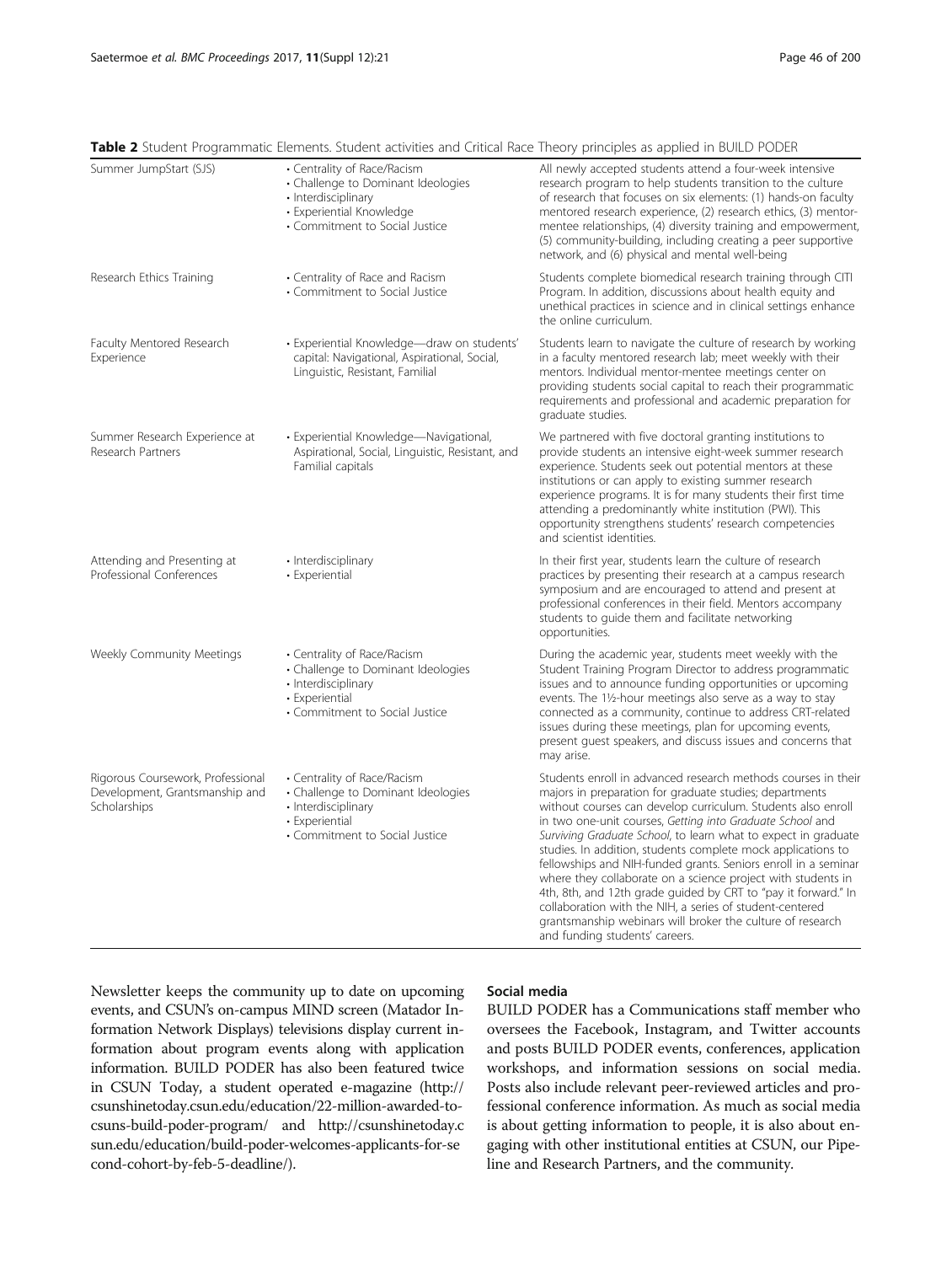## Supporting students by building faculty research and mentoring skills

BUILD PODER supports undergraduate scholars by (1) enhancing faculty research skills, (2) improving faculty mentoring competencies using the tenets of CRT, and (3) increasing campus-wide awareness and generating new practices around the tenets of CRT. When faculty research is stronger, students benefit from higherquality research experiences, increased research infrastructure, and participation in publications and grant proposals [[6](#page-12-0), [40,](#page-12-0) [80](#page-13-0), [81](#page-13-0)]. BUILD PODER pilot projects, for example, expose students to analyses of health risks and disparities among Asian sub-groups; a contextual analysis of the gut microbiome and obesity in Latina/o youth; and antimicrobial peptides as a potential solution for antibiotic resistance.

Incorporating the tenets of CRT into mentor training and competence, detailed below, opens up the consideration of structural racism as a barrier for students, faculty, universities, and science, and honors students' experiential knowledge and motivation to generate social change, particularly in areas where health disparities exist [[20](#page-12-0), [80](#page-13-0), [82](#page-13-0)–[85\]](#page-13-0).

BUILD PODER has initiated a gradual campus cultural transformation through a campaign of awareness, deconstruction, reconstruction, and praxis around racism [[86\]](#page-13-0). BUILD PODER examines and deconstructs historical, institutional, and individual contributions to racism through large-scale, live-streamed conferences, speakers, and workshops on CRT, White privilege, and racism and science. Reconstruction and praxis take place through the integration of CRT tenets into existing university structures including curricular initiatives, the Graduation Initiative 2025 of the California State University, exploration of retention, tenure, and promotion criteria around mentoring [[87](#page-13-0)], and coordination with EOP, faculty affairs, student affairs, and other campus entities.

#### Faculty-student relationships in context

Faculty members at comprehensive institutions, typically academically successful and holding greater privilege than their students, often have a view of academia that differs from that of their students [\[88](#page-13-0)–[92](#page-13-0)]. Trained in the same racist structures that built much of higher education, faculty members' colorblindness and privilege contribute to students' alienation and resistance [[56, 84](#page-13-0), [93, 94](#page-13-0)]. Rather than encouraging assimilation, faculty members can encourage resistance to stereotypes by (1) holding high standards while preparing and supporting students to reach higher in their academic experiences and goals ("wise mentoring" [\[63](#page-13-0)], (2) challenging negative group stereotypes and developing a healthy ethnic identity [[9, 31\]](#page-12-0), and (3) supporting positive racial/ethnic and science identities that honor

experiential knowledge without reliance on "social construction of merit" [[20, 32\]](#page-12-0) that favors students who are already privileged [\[23](#page-12-0)].

#### Mentor training through a critical race theory lens

Underlying much of the chasm between faculty and students are implicit structural and interpersonal sources of bias. While we know that having experience with others who are culturally different can make one more predisposed to want to work further with culturally different people [[10,](#page-12-0) [95](#page-13-0)–[98\]](#page-13-0), mere exposure is not enough and tends to reinforce stereotypes due to concepts drawn from abstractions and symbolic racism, rather than personal interactions [[99](#page-13-0)–[101](#page-13-0)]. Neither students nor mentors receive adequate training to understand the psychosocial forces that shape the identities of the researchers [[102](#page-13-0)–[104\]](#page-13-0). Multicultural and diversity training have not been sufficient in making social and structural changes leading to equity; a new form of critical consciousness is needed to build a bridge between individuals from dominant and subordinate groups [[10,](#page-12-0) [96, 105, 106\]](#page-13-0). "Cultural competence is more than the acquisition of knowledge and skills and must deal with hidden biases and prejudices" [\[106](#page-13-0)].

The application of CRT for faculty members starts with a 2-4 day, 16-h mentor training workshop that serves as a "soft" introduction to the theory and its application to biomedical research mentoring. In Year 1, faculty mentors learn to recognize their privilege and unconscious biases that lead them to fall prey to microaggressions and stereotype threat, to practice listening to students' experiential knowledge and goals, and to engage in constructive dialogues about race, shown to increase mutual respect and understanding [[107, 108\]](#page-13-0). In each of the two following years, 3- to 4-h follow-up training sessions, designed to strengthen one-on-one skills (Year 2) and to place CRT and its implications in historical and critical structural context to deepen mentor understanding of institutionalized and essentialized racism (Year 3) are required for all BUILD PODER mentors.

We commissioned a diversity and organizational change consulting firm who read our NIH BUILD proposal, read "Entering Mentoring" [\[109\]](#page-13-0), and consulted with BUILD PIs about the role of CRT in training, discussing a vision for developing a new lens for biomedical mentor/mentee relationships based on CRT principles. Mentor training in the first year includes readings, lecture/discussion, role playing, case studies and other challenges to the race-based lenses we wear. As we worked with the leaders and trainers, the Four central topics are addressed in training: (1) Building Our Foundation for Cross-Cultural Mentoring Success, (2) Sticks and Stones May Break My Bones … But Words Can Hurt My Spirit, (3) Small Things That Send a Big Message: From Micro-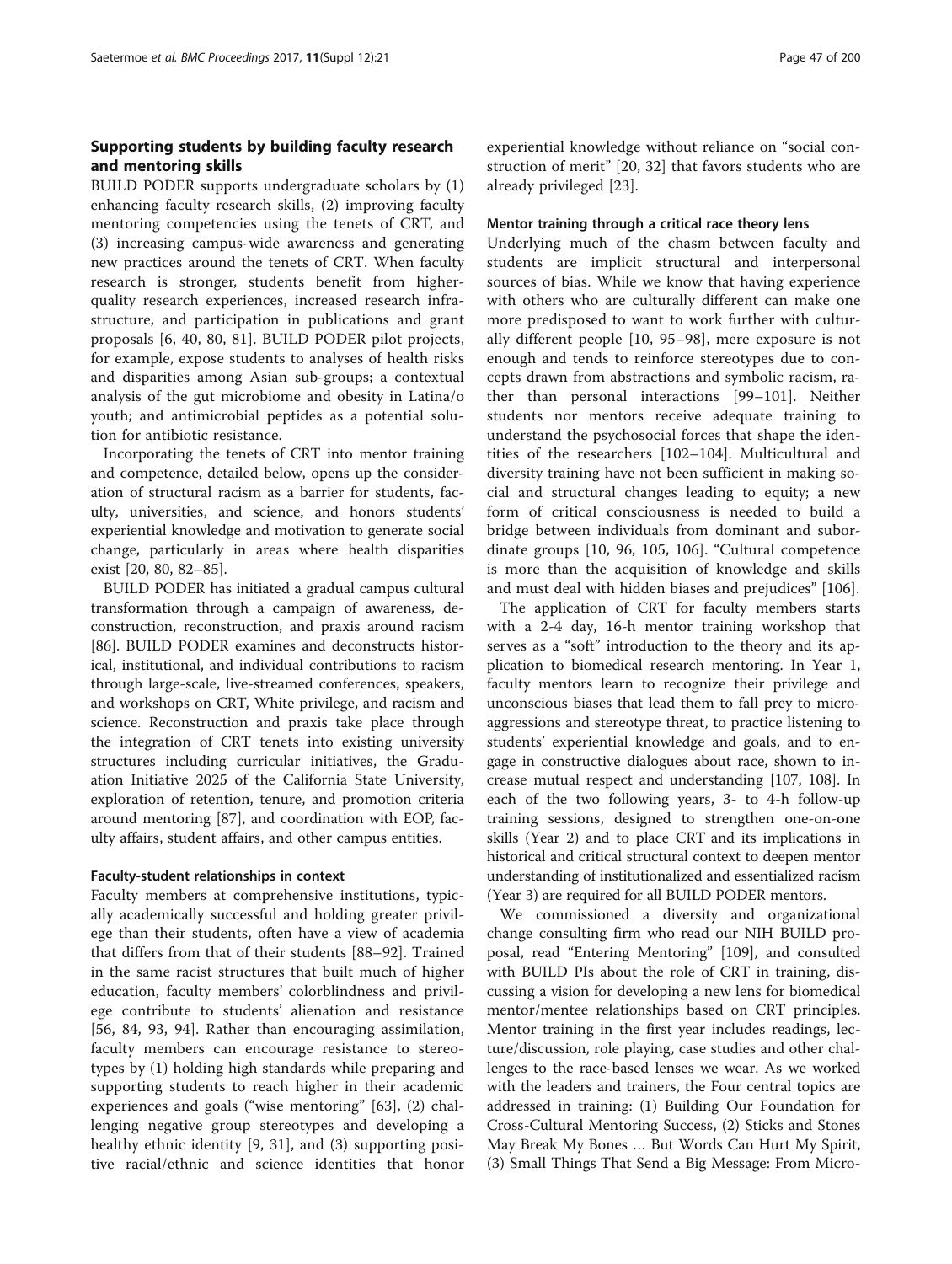<span id="page-7-0"></span>Aggressions to Micro-Affirmations, and (4) When I Don't Know I Don't Know: Exploring Unconscious Bias and Privilege. These modules were intended to introduce increasingly controversial topics around race/ethnicity, privilege, and inequity. For example, faculty members are asked to evaluate their status privileges and those of their students to reflect upon the power dynamic in the research laboratory and to use "wise mentoring" [[63\]](#page-13-0) in which faculty learn to recognize a student's strengths and hold high expectations while also assuring the student that she/he is capable of success on a given task.

### Infrastructure development: The health equity research and education Center

Colorblindness often translates into the superficial treatment of diversity through multiculturalism, a "race-neutral" approach to celebrating culture that ignores the structural and personal barriers that students of color face every day [\[5](#page-12-0), [9](#page-12-0), [23](#page-12-0), [110](#page-14-0)]. Equity is not found in numbers. Where educational gaps between students of color and the general student body persist, HSI and AANAPISI institutions can be considered "Hispanic or AANAPISI-Enrolling" rather than "Hispanic or AANAPISI-Serving." Indeed, diversity can be seen as a commodity for colleges and universities [[17\]](#page-12-0) who marginalize ethnic studies departments and allow or foster other departments to teach the content of ethnic studies departments, leading to further opportunities for the majoritarian voice to interpret the experiences of people of color without full comprehension of their lived experiences [[18\]](#page-12-0). Even when the university makes changes to improve student services, these improvements often benefit the majority students the most, a form of interest convergence [[17, 23,](#page-12-0) [111, 112](#page-14-0)].

Traditional views of diversity and equality justify the status quo while the players take on roles of collusion: White

faculty show trepidation in working with others who are different from themselves [[67](#page-13-0), [83, 93](#page-13-0)]. Faculty of Color experience alienation and exhaustion [\[67, 83, 84](#page-13-0), [113](#page-14-0), [114](#page-14-0)]. Finally, a historically generated lack of awareness of the stressors and discrimination faced by People of Color at a large institution [\[82, 85\]](#page-13-0) contributes to the majoritarian narrative of meritocracy and interest convergence.

Cultural and institutional change through a CRT lens in a historically Predominantly White Institution (PWI) requires long-term planning and problem-solving across units. With the goal of intentionally centering students, faculty, and research topics that are traditionally marginalized, BUILD PODER's Health Equity Research and Education (HERE) center will provide a home base and resource center for health equity research and researchers. Our center, sustained by external funding from training and research grants, will coordinate with many campus offices and programs including workforce diversity, community welfare, ethnic studies departments, Education, EOP, the Civil Discourse and Social Justice group, Deaf Studies, Student and Faculty Affairs, Institutional Research, and existing research training programs. HERE will support and synthesize campus and community-based research in health equity and train newer researchers (students and faculty members) to conduct socially relevant, interdisciplinary research to ultimately move to R01 competencies among faculty members whose interest is in social justice and health equity. Figure 2 shows the structure and activities for the HERE Center.

Health equity research and education (HERE) Center goals The overarching goals of the HERE center are to (1) increase grant activity in the area of health equity, (2) increase interdisciplinary and collaborative research in health equity, (3) increase community engagement and

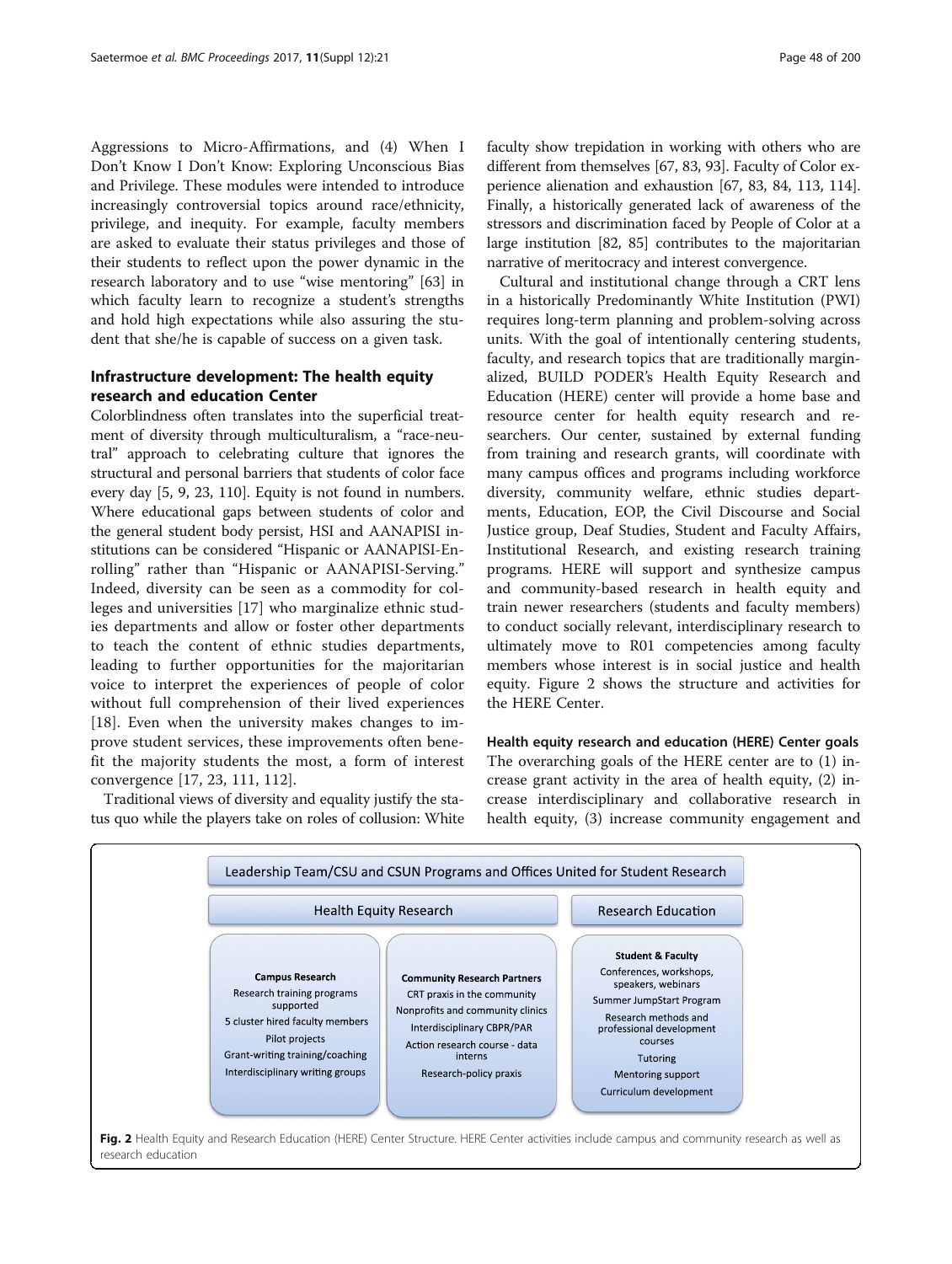collaboration around health equity using Community Based, Participatory Research (CBPR) and Participatory Action Research (PAR), (4) increase health equity in the San Fernando Valley region, and (5) provide a focal point for biomedical research by centralizing campus training and resources for students, faculty, and community members related to health equity research and training.

#### HERE leadership and framework

Sharing the CRT framework of BUILD PODER, the leadership of HERE will be largely based on group consensus and will be built on recommendations from BUILD PODER's Local Steering Committee, which includes two NIH support officials and two experts in CRT and program implementation as well as two CRT consultants who work on program sustainability [[3](#page-12-0), [18](#page-12-0), [67](#page-13-0), [115](#page-14-0)–[117](#page-14-0)]. Finally, BUILD PODER has a CRT Advisory Group with active members from several departments at CSUN who plan and support activities and are becoming increasingly involved in institutionalizing the tenets of CRT in curriculum initiatives such as the CSU's Graduation Initiative 2025 and the development and implementation of BUILD PODER's third mentor training module, planning the Fall conference, and writing a course on Race, Racism, and Science, ensuring that we are attracting the talent who may be drawn to biomedical sciences through a social justice agenda.

#### HERE as a physical space

California State University, Northridge recently broke ground on "Research 1," a new building, 10,000 square feet that will be occupied by two sets of cluster hires, one sponsored by BUILD PODER. In addition, Research 1 will serve as the physical home base for HERE students and researchers, BUILD PODER's Health Equity Research and Education (HERE) center will house a student work space alongside a tutoring office, community college "transfer receptive" office, and resource center for undergraduate biomedical health equity research. HERE will also house three interdisciplinary cluster hires in health equity across the Colleges of Health and Human Development and Social and Behavioral Sciences. Several activities, highlighted in Fig. [2](#page-7-0), provide a variety of services and opportunities that will build CSUN's community partnerships and research capacity.

#### HERE cluster hires

Three cluster faculty hires, followed by two additional faculty members within the next 3-5 years, will form a research group who will work on "Family Health and Disability Equity" (the cluster's theme) by studying disparities in family-level resources, practices, and outcomes by racial/ethnic and social class status in the Los Angeles region. Engaging in this type of hiring will provide CSUN the opportunity to build upon existing strengths and spawn new areas of scholarship across campus by: enhancing the existing critical mass of faculty; promoting new and promising avenues of scholarship; meeting regional and national areas of need; growing interdisciplinary scholarship and collaboration; developing interdisciplinary curricula programs, and/or infrastructure to support student success; realizing institutional aspirations (e.g., diversifying faculty) and achieving campus priorities (e.g., growing scholarship and externally funded research); building community across the faculty and establishing collaboration as a value at CSUN; and serving as a mechanism for faculty retention and support for new faculty hires [\[118\]](#page-14-0).

#### The Scholarship app: Connecting researchers at CSUN

Building community among busy scholars is made easier through a newly created CSUN web platform, the "Faculty App" ([www.csun.edu/faculty](http://www.csun.edu/faculty)). The Scholarship tab on the App site is the home of this virtual network, which was created through partial funding from BUILD PODER. The overall goals of *Scholarship* are to create a stronger campus community, provide a platform for faculty to connect with fellow faculty, create more visibility for research projects, and encourage collaborative research. The key features include sections highlighting faculty research interests, projects, and resources, all searchable by other faculty, students, and the community.

#### HERE data interns

An example of community health equity research partnerships is HERE's "data interns," well-trained statisticians and qualitative researchers who work with community nonprofits and health clinics. Data interns organize data, write codebooks, clean, screen, and analyze the data, and then prepare the data for potential evaluation or grant writing. HERE-sponsored students can conduct research with community nonprofits and clinics that will ultimately serve as the basis for community interventions, grant proposals, policy briefs, and publications. Already in place are community relationships and a course in Action Research that walks students through the theories, ethics, and processes of working with community-based organizations.

#### Pipeline/research partnerships

Community colleges hold vast potential in diversifying the biomedical workforce [[76](#page-13-0), [119](#page-14-0)]. The community college is a common option for students of color: While 55% of Latina/o students, 42% of African American and 40% of Asian American students attend community college, only 36% of White students attend [[120](#page-14-0)]. A study by the California Postsecondary Education Council (CPEC) found that only 17% of Latina/o community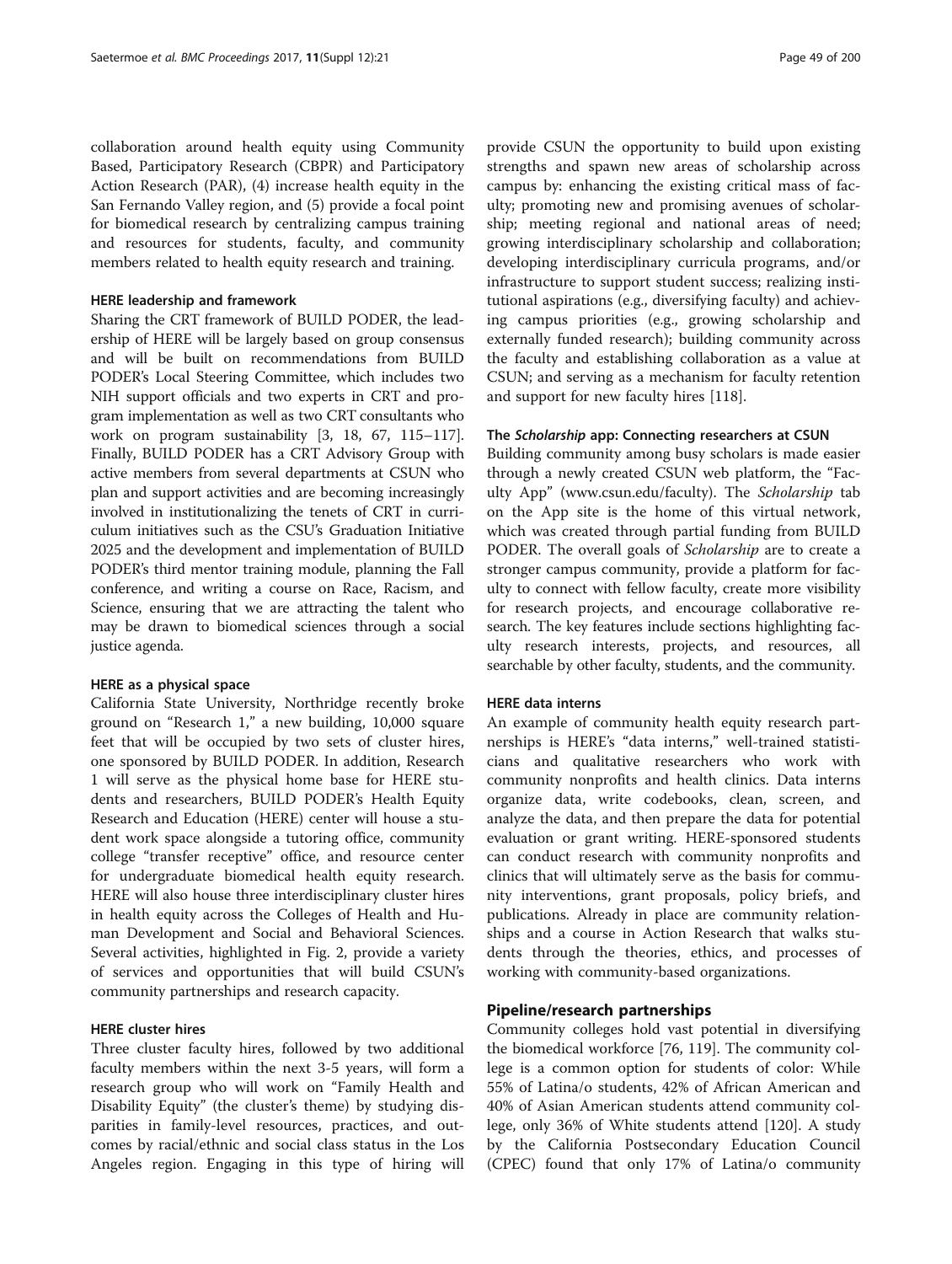college students transferred to 4-year institutions in contrast to 41% of White and 39% of Asian American students [[119\]](#page-14-0). This loss of talent can be ameliorated in part by providing students with a sense of belonging [[121\]](#page-14-0), a home base [[122](#page-14-0)], and a transfer receptive culture [[75\]](#page-13-0). Transfer receptive programs like BUILD PODER take into account that they, like community colleges, "must become relationship-centered institutions that focus on internal and external collaboration with all stakeholders" ([\[123](#page-14-0), [124\]](#page-14-0), p. 57).

BUILD PODER Pipeline Partners are four community colleges who host trainees at the sophomore level, with those students participating in the same activities as the students in the CSUN program on their local campus (Los Angeles Valley College, East Los Angeles College, Los Angeles Pierce College, Pasadena City College). To build community with students who are not on campus, community college students take part in bimonthly online meetings with PI Chavira and the Summer Jump-Start Program, where high and consistent expectations are set for lab research with the goal of CSUN transfer. All Pipeline mentors participate in a four-hour CRTbased mentoring workshop. After struggling initially with student recruitment and building bridges between CSUN and campuses that are spread out over great geographic distances, we sought funds from a private foundation to recruit and support community college students. Trained at UCLA's Center for Community College Partnerships, BUILD PODER's new staff members are building relationships, starting newsletters, and participating in team-building activities across CSUN and Pipeline Partners.

Research partnerships with local University of California campuses and Claremont Graduate University provide both practical (research mentoring, coaching, providing information) and emotional or psychosocial support (empathizing, challenging, role modeling) [\[125, 126](#page-14-0)]. Research partners have welcomed BUILD PODER students as summer interns, integrating them into existing programs and building bridges with CSUN BUILD PODER students and faculty members. Research partners and community college partners have been invited to propose cross-campus collaborations that include BUILD PODER students to enhance research opportunities.

BUILD PODER is also building partnerships with local K-12 schools to support the early development of a research identity. McWilliam, Poronnik, & Taylor [[127\]](#page-14-0) have clear suggestions to correct for the "flight" from science" that is well documented [[128](#page-14-0), [129](#page-14-0)]. Modifying science education to be active and creative forestalls boredom; "creativity is not the antithesis of scientific rigor but the core business of scientific thinking" [[127, 130](#page-14-0)]. Among other outcomes, the program is intended to help BUILD PODER seniors learn how to break down the scientific process and "develop relevant skills and dispositions in and through dynamic teamoriented activity in which everyone shares the excitement of—and responsibility for—learning" [\[130](#page-14-0)]. BUILD PODER seniors design and K-12 students can select among 6 sessions in life sciences at grade-level with 4th, 8th, and 12th grade students at lowperforming schools. Projects around health and health disparities are designed to awaken an interest in biomedical research based on the National Research Council's Next Generation Science Standards [[131\]](#page-14-0). Examples of projects at each grade level include food choice and health (4th grade level), air pollution (8th grade), and toxic landfills and water quality (12th grade). K-12 students present their work at the end of each Spring semester in a poster/paper forum.

#### Site level evaluation design

Local site level evaluation for BUILD PODER is conducted in collaboration with the CSUN Center for Assessment, Research and Evaluation (CARE), the primary interface between CSUN activities and the Diversity Program Consortium (DPC) Coordination and Evaluation Center (CEC) at UCLA. CARE works to support BUILD PODER by coordinating evaluation activities at CSUN with those across the consortium, facilitating the collection of consortium-level data at CSUN, and conducting specific local site evaluation. Three core areas (Student Training, Research Enrichment, and Institutional) are examined at the local site level, each with its own specific aims and detailed evaluation plan.

#### Student training

The overarching goal of evaluation activities focusing on student training is to examine changes in diversity, research preparation, and career development among CSUN students in the biomedical sciences. As Community College Pipeline Partners are central to the BUILD PODER program, the integration of students from partner colleges is a key component of evaluation activities. Of particular interest for the evaluation are the ways that the BUILD PODER program improves student understanding and experience in biomedical research (e.g. through the JumpStart program), enhances knowledge of CRT and research ethics, and serves to build a community among participating students. Unique elements of the evaluation approach include examining student perceptions of their experience of microaggressions and stereotype threat, how these perceptions affect their relationships with mentors, their development of a research identity, and overall interest in science and scientific research.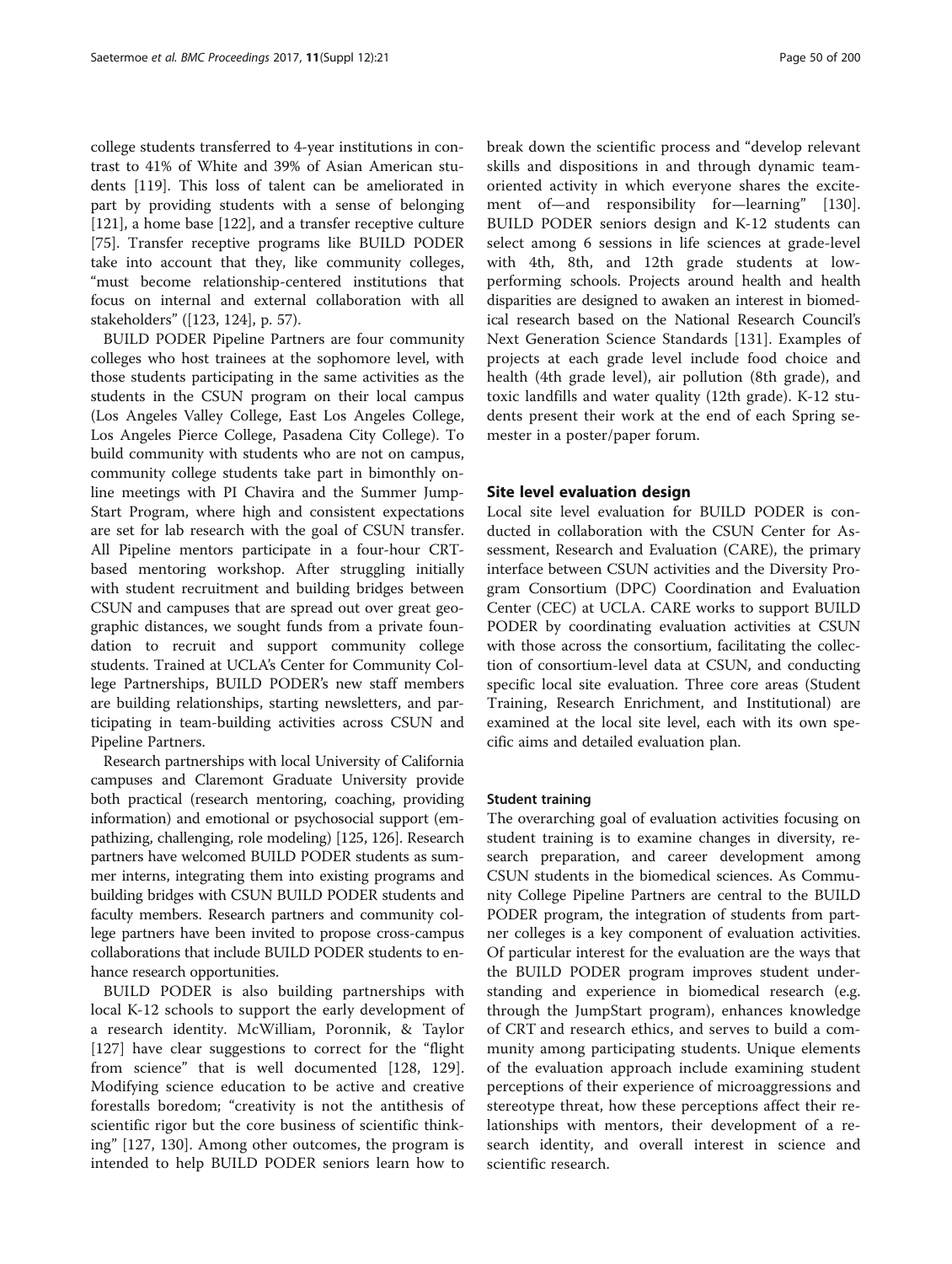#### Faculty development

Student-focused evaluation activities are complemented by faculty development. The overall evaluation objective is to assess the implementation and success of BUILD PODER in the following areas: (1) increasing and expanding the number of faculty engaged in research; (2) expanding the number of available training opportunities for research development and culturally sensitive mentoring; (3) growing the number of collaborative research opportunities; and (4) enhancing the number and quality of research programs and grant proposals. Particular attention is given to evaluating how innovations developed by BUILD PODER (e.g, Faculty Scholar Academies, and Culturally Competent Mentoring) work to enhance faculty engagement in research and grantsmanship, and promote student professional development in the biomedical sciences.

#### Institutional development

The focus of the evaluation emphasizes specific aims related to the oversight, institutional development, and sustainability of the BUILD PODER program. Evaluation activities also assess infrastructure development at CSUN, opportunities for virtual collaborations, and new curriculum advancements, as well as the augmentation of external research partnerships with Pipeline colleges. Of specific interest are the transformations in the CSUN institutional culture and concomitant policies that emerge as a result of the implementation of BUILD PODER. As a unique component of BUILD PODER, particular attention is given to assessing the impact of the incorporation of principles of CRT at the university level as a guiding framework for promoting an inclusive and culturally sensitive culture for student and faculty research and mentoring.

#### Evaluation methods

Local site evaluation of the BUILD PODER program follows both ethnographic and quasi-experimental methods, and emphasizes both formative and summative evaluation. The specific evaluation methods vary depending on the aims of each core, and include: (1) preand post-test questionnaires; (2) analysis of existing data and documents; (3) individual and focus group interviews; and (4) ethnographic observations and virtual ethnographies. Formative evaluation activities utilize ethnographic observations and interviews to assess the quality and fidelity of implementation. Here, the CRT methodological framework is utilized to provide participants opportunities to express counter-stories that challenge dominant ideologies and to elicit multicultural affirmations. In order to assess summative outcomes, the evaluation of BUILD PODER employs pre- and posttest questionnaires as well as the analysis of existing data. Here, students and faculty are observed over time on domains related to research interest and engagement, professional research opportunities, mentor-mentee relationships, and experiences related to cultural bias and microaggressions.

#### Conclusion: Potential contributions and challenges Unique features

### CRT framework

CSUN's BUILD PODER is one of two BUILD sites that have a focus on issues of race and discrimination, and is the only site that integrates structural, personal, and cultural factors through CRT and understanding the value of students' social capital including cultural, linguistic, familial, and resistive strengths. While it is a process, developing a campus culture of openness and understanding of racism and its consequences allows for the potential to move beyond practices that reify educational inequity by exchanging ideas and developing new practices that are less hierarchical, more respectful, and open to ideas generated by students who often come from communities that experience health disparities. Students, faculty members, and administrators have been exposed to and have interacted with CRT concepts including racial/ethnic microaggressions, power relationships, and implicit bias, and are working toward models of laboratory relationships that honor and implement ideas generated by students in conjunction with their faculty mentors.

#### Anticipation and reduction of potential barriers to persistence

Awareness of factors contributing to low persistence among students from ethnic minority communities [[64](#page-13-0)] has been crucial to finding resources to support students, aside from providing financial support (e.g., stipend, tuition remission). We coordinate with the financial aid office and have a "point person" whom students can ask for assistance; we secured priority registration so that students are able to register for all of their classes so they can graduate on time; and we provide one-on-one tutoring for gatekeeper courses in their major (e.g., calculus, organic chemistry, statistics) as well as provide writing coaches to strengthen their written assignments, essays, and manuscripts. We coordinate with the University Counseling Services (UCS) to provide stress management workshops during our weekly meetings. We are incorporating a well-being component, focusing on maintaining physical and mental health by coordinating with existing resources on campus such as the Wellness Center and department of kinesiology. We remain flexible about potential barriers and search for resources within our university.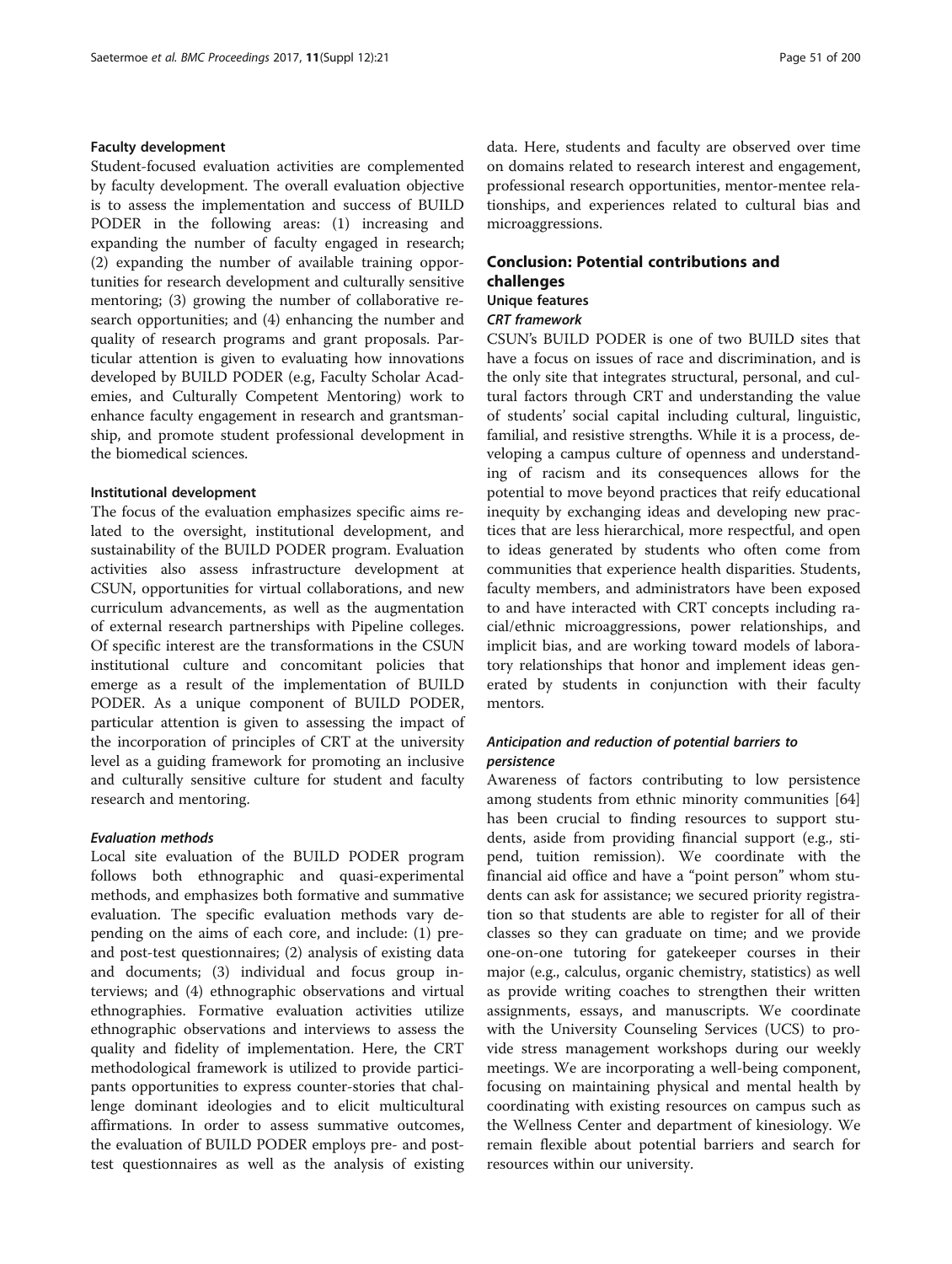#### Strength in unity

We have built a community of support and help students secure supportive networks within and outside of the university. Students know that they have a "home base" [[122\]](#page-14-0) if they encounter issues in graduate studies. They are not alone—they belong to a community. Evaluations from the first-year cohort have found that students have internalized this idea and it has strengthened their belief that they can succeed in graduate school.

#### Faculty and student complementary training

Whereas many undergraduate training programs take a deficit approach (focus on what students lack) in preparing students for graduate studies in the biomedical sciences, we acknowledge students' strengths and we focus on strengthening both faculty mentors and students. Faculty mentors are trained to be culturally responsive, and students learn the skills to be successful in their fields through culturally competent training.

#### **Challenges**

There remain many challenges, including long-standing policies that reinforce inequities (e.g., late payment of financial aid requiring re-registration into less desirable courses), well-established resistance to personal reflection about one's potentially racist beliefs and actions, and the sheer complexity of activities and tracking a large number of students (more than 100 each year). Several institutional variables have been addressed through programmatic arrangements with advisement, financial aid, and other entities. We continue, through annual training and continuous reinforcement of CRT concepts, to develop a campus culture that is critical of racial/ethnic bias and works actively toward making a change in education as a whole and in biomedical research specifically. One of the biggest challenges is recruitment of students and faculty mentors. At CSUN and at the Pipeline Partner institutions, students from traditionally underserved communities are less likely to apply to undergraduate research training programs because of low self-efficacy and a lack of identification as "biomedical," a "scientist," or a "researcher." At the Pipeline Partner institutions, we have encountered additional challenges such as fewer students meeting the eligibility criteria due to part-time enrollment status, low grades in core science and math courses, familial obligations, and full-time work outside of school. In contrast to CSUN, where we have more than 100 faculty research mentors, we have only 18 research mentors at the Pipeline Partner institutions, due to part-time adjunct status, high teaching load, or a lack of facilities at the institution to conduct research. To address this challenge, in 2016 we were awarded a grant from the Annenberg Foundation to hire two recruitment specialists who will be primarily

at the Pipeline institutions working with student services staff, faculty, and students in order to increase the pool of applicants and help recruit more research faculty mentors at these institutions.

The unique contributions of BUILD PODER lie in recognizing and working toward releasing structural constraints that influence personal goals by inculcating a sociological imagination [[132\]](#page-14-0), or the understanding that the structures that are influenced by racism, sexism, and other "isms" were built by humans, and can be understood and transformed to better meet the needs of the scientific enterprise.

#### Acknowledgements

None

#### Funding

Work reported in this publication was supported by the National Institutes of Health Common Fund and Office of Scientific Workforce Diversity (USA). Publication of this article was funded by the CEC awards U54GM119024 and U54GM119024-03:S1 administered by the National Institute of General Medical Sciences (NIGMS). The work was conducted by members of BUILD PODER and was made possible with many thanks to the National Institutes of Health NIGMS 5TL4GM118977, 5RL5GM118975 and 8UL1GM118976. The work is solely the responsibility of the authors and does not necessarily represent the official view of the National Institutes of Health.

#### Availability of data and materials

Not a data-based article.

#### About this supplement

This article has been published as part of BMC Proceedings Volume 11 Supplement 12, 2017: The Diversity Program Consortium: Innovating Educational Practice and Evaluation Along the Biomedical Research Pathways. The full contents of the supplement are available online at [https://bmcproc.biomedcentral.com/articles/supplements/volume-11](https://bmcproc.biomedcentral.com/articles/supplements/volume-11-supplement-12) [supplement-12](https://bmcproc.biomedcentral.com/articles/supplements/volume-11-supplement-12).

#### Authors' contributions

As first authors, CLS and GC wrote most of the manuscript; CK, DB, and BC contributed sections to the manuscript. All authors had time to edit and revise their materials on at least two occasions. Authorship order was determined by the amount of writing and editing that each author contributed. All authors read and approved the final manuscript.

#### Ethics approval and consent to participate

Not applicable

#### Consent for publication

Not applicable

#### Competing interests

The authors declare that they have no competing interests.

#### Publisher's Note

Springer Nature remains neutral with regard to jurisdictional claims in published maps and institutional affiliations.

#### Author details

<sup>1</sup>Department of Psychology, BUILD Co-PIs, CSUN, 18111 Nordhoff Street, Northridge, CA 91330-8255, USA. <sup>2</sup>CSUN Office of Research and Graduate Studies, BUILD Co-PI, Northridge, CA 91330-8222, USA. <sup>3</sup>Department of Sociology and the Center for Assessment, Research, and Evaluation (CARE), Northridge, CA 91330-8352, USA. <sup>4</sup>Department of Educational Psychology and Counseling, Co-Director, Center for Assessment, Research, and Evaluation (CARE), Northridge, CA 91330-8265, USA.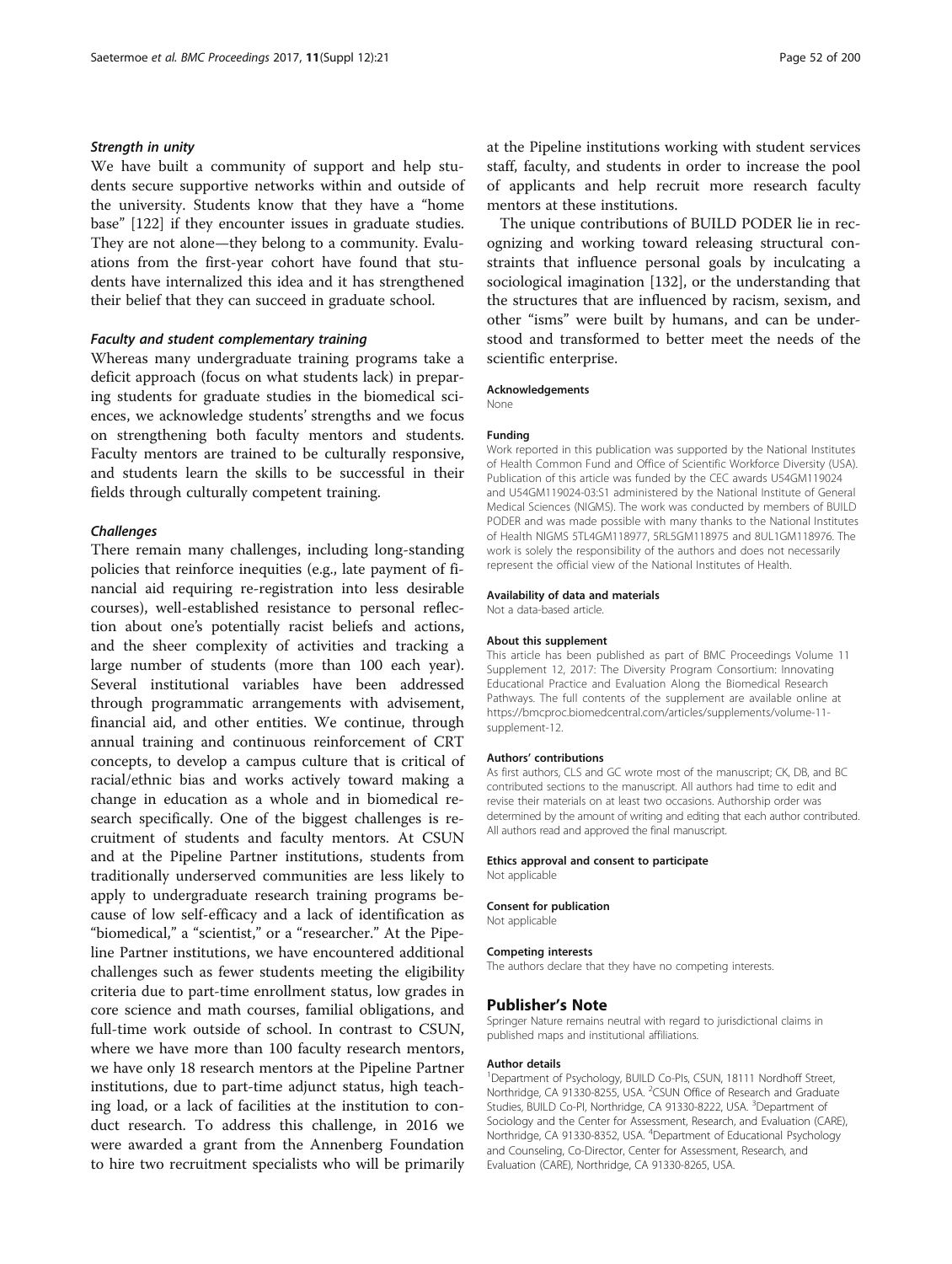#### <span id="page-12-0"></span>Published: 4 December 2017

#### References

- Bell D. Brown v. Board of Education and the interest-convergence dilemma. Harv Law Rev. 1980;93(3):518–34.
- 2. Lopez GR. The (racially neutral) politics of education: a critical race theory perspective. Educ Adm Q. 2003;39(1):68–94.
- 3. Solórzano DG, Villalpando O, Oseguera L. Educational inequities and Latina/ o undergraduate students in the United States: a critical race analysis of their educational process. J Hisp High Educ. 2005;4:272–94.
- 4. Solórzano DG, Yosso TJ. From racial stereotyping and deficit discourse toward a critical race theory in teacher education. Multicult Educ. 2001b;9(1):2–8.
- 5. Sleeter CE. Critical race theory and the whiteness of teacher education. Urban Educ. 2017;52(2):155–69.
- 6. Bensimon EM, Bishop R. Introduction: why "critical"? The need for new ways of knowing. Rev High Educ, 2012. 2012;36((1), Supplement):1–7.
- 7. Brady K, Eatman T, Parker L. To have or not to have? A preliminary analysis of higher education funding disparities in the pot-Ayers v Fordice era: evidence from critical race theory. J Educ Finance. 2000;25(3):297–322.
- 8. Carter DJ. "In a sea of white people": an analysis of the experiences and behaviors of high-achieving lack students in a predominantly white high school. In: Unpublished doctoral dissertation. Cambridge, MA: Harvard University; 2005.
- 9. Castagno AE. "They prepared me to be a teacher, but not a culturally responsive Navajo teacher for Navajo kid": a tribal critical race theory analysis of an indigenous teacher preparation program. J Am Indian Educ. 2012;51(1):10–21.
- 10. Garmon J. Developing not outsourcing America's work force. Community Coll Week. 2004;16(24):4.
- 11. Ladson-Billings G. Through a glass darkly: the persistence of race in education research and scholarship. Educ Res. 2012;41:115–20.
- 12. Ortiz L, Jani J. Critical race theory: a transformational model for teaching diversity. J Soc Work Educ. 2010;46(2):175–93.
- 13. Peralta C, Caspary M, Boothe D. Success factors impacting Latina/o persistence in higher education leading to STEM opportunities. Cult Stud Sci Educ. 2013;8:905–18. [https://doi.org/10.1007/s11422-013-9520-9.](http://dx.doi.org/10.1007/s11422-013-9520-9)
- 14. Torre ME. The alchemy of integrated spaces: youth participation in research collectives of difference. In: Weis L, Fine M, editors. Beyond silenced voices. Albany: State University of New York Press; 2005. p. 251–66.
- 15. Solórzano DG. Critical race theory, racial and gender microaggressions, and the experiences of Chicana and Chicano scholars. Int J Qual Stud Educ. 1998;11(1):121–36.
- 16. Bourdieu P. Cultural reproduction and social reproduction. In: Karabel J, Halsey AH, editors. Power and ideology in education. New York: Oxford; 1977. p. 487–511.
- 17. Aguirre A Jr. Diversity as interest-convergence in academia: a critical race theory story. Soc Identities. 2010;16(6):763–74.
- 18. Solórzano DG, Yosso TJ. Critical race methodology: counter-storytelling as an analytical framework for education research. Qual Inq. 2002;8(1):23–44.
- 19. Viesca KM, Torres AS, Barnatt J, Piazza P. When claiming to teach for social justice is not enough: Majoritarian stories of race, difference, and meritocracy. Berkeley Rev Educ. 2013;4(1):97–122.
- 20. Ledesma MC, Calderón D. Critical race theory in education: a review of past literature and a look to the future. Qual Inq. 2015;21(3):2. -6-222
- 21. Bondi S. Students and institutions protecting whiteness as property: a critical race theory analysis of student affairs preparation. J Stud Aff Res Pract. 2012;49(4):397–414.
- 22. Harris C. Law professors of color and the academy: of poets and kings. Chicago-Kent Law Rev. 1992;68:331–52.
- 23. Pollack TM, Zirkel S. Negotiating the contested terrain of equity-focused change efforts in schools: critical race theory as a leadership model for creating more equitable schools. Urban Rev. 2013;45:290–310.
- 24. Akom A. Reexamining resistance as oppositional behavior: the nation of Islam and the creation of a black achievement ideology. Sociol Educ. 2003; 76(4):305–25.
- 25. Duncan-Andrade J, Morrell E. The art of critical pedagogy: possibilities for moving from theory to practice in urban schools. New York: Peter Lang; 2008.
- 26. Irizarry JG, Antróp-González R. RicanStructing the discourse and promoting school success: extending a theory of culturally responsive pedagogy to DiaspoRicans. Centro J Puerto Rican Stud. 2007;20(2):36–59.
- 27. Carbado DW, Crenshaw KW, Mays VM, Tomlinson B. Intersectionality. Du Bois Rev: Soc Sci Res Race. 2013;10(2):303–12.
- 28. Cho S, Crenshaw KW, McCall L. Toward a field of intersectionality studies: theory, applications, and praxis. Signs. 2013;38(4):785–810.
- 29. Moreno GA. Making meaning about educational experiences through participatory action research: a project conducted with adults enrolled in a community college mathematics course. Educ Action Res. 2015;23(2):178–93.
- 30. Suarez SA, Fowers BJ, Garwood CS, Szapocznik J. Biculturalism, differentness, loneliness, and alienation in Hispanic college students. Hisp J Behav Sci. 1997;19(4):489–505.
- 31. Maxwell KE, Nagda BA, Thompson MC, Gurin P. Facilitating intergroup dialogues: bridging differences, catalyzing change. Sterling, VA: Stylus Pub; 2011.
- 32. Hurtado S, Ruiz Alvarado A, Guillermo-Wann C. Thinking about race: the salience of racial identity at two- and four-year colleges and the climate for diversity. J High Educ. 2015;86(1):127–55.
- 33. Solórzano DG, Yosso TJ. Maintaining social justice hopes with academic realities: a Freirean approach to critical race/latcrit pedagogy. Univ Denver College of Law. 2001a;78:595–621.
- 34. Dankwa-Mullan I, Rhee KB, Williams K, Sanchez I, Sy FS, Stinson N Jr, Ruffin J. The science of eliminating health disparities: summary and analysis of the NIH summit recommendations. Am J Public Health. 2010;100(Suppl 1):S12–8.
- 35. Agency for Healthcare Research and Quality: US DHHS National Healthcare Disparities Report, 2012.
- 36. Ibrahim T. The case for invigorating internal medicine. American J of Med. 2004;117(5)365–9.
- 37. NIAAA: Researcher in residence program: experiences from New York state, 2001.
- 38. Cohen JJ, Gabriel BA, Terrell C. The case for diversity in the health care workforce. Health Aff. 2002;21(5):90–102.
- 39. McGee R, Keller JL. Identifying future scientists: predicting persistence into research training. CBE-Life Sci Educ. 2007;6:316–31.
- 40. McGee R, Saran S, Krulwich TA. Diversity in the biomedical research workforce: developing talent. Mt Sinai J Med. 2012;79:397–411.
- 41. Rabinowitz HK, Diamond JJ, Veloski JJ, Gayle JA. The impact of multiple predictors on generalist physicians' care of underserved populations. Am J Public Health. 2000;90(8):1225–8.
- 42. Smedley BD, Stith Butler A, Bristow LR. In the nation's compelling interest: ensuring diversity in the health-care workforce. In: Report from the committee on institutional and policy-level strategies for increasing the diversity of the U.S. health care workforce. Washington DC: National Academy of Sciences Press; 2004.
- 43. Lounsbury D. Data sharing fosters both responsiveness and rigor in communitybased participatory research. Health Educ Behav. 2006;33(5):578–9.
- 44. McIntyre A. Activist research and student agency in universities and urban communities. Urban Educ. 2006;41(6):628–47.
- 45. Barboza, T: Exide cleanup: State testing more schools, parks and day-care centers for lead danger. Los Angeles Times, November 18, 2016. Retrieved from: [http://www.latimes.com/local/lanow/la-me-ln-exide-schools-parks-](http://www.latimes.com/local/lanow/la-me-ln-exide-schools-parks-20161117-story.html)[20161117-story.html](http://www.latimes.com/local/lanow/la-me-ln-exide-schools-parks-20161117-story.html). Accessed 18 Nov 2016.
- 46. National Institutes of Health (NIH) (2012). Draft report of the advisory committee to the Director: Working Group on Diversity in the Biomedical Research Workforce. [http://acd.od.nih.gov/Diversity%20in%20the%20Biome](http://acd.od.nih.gov/Diversity%20in%20the%20Biomedical%20Research%20Workforce%20Report.pdf) [dical%20Research%20Workforce%20Report.pdf.](http://acd.od.nih.gov/Diversity%20in%20the%20Biomedical%20Research%20Workforce%20Report.pdf) Accessed 29 Oct 2014.
- 47. Ginther DK, Schaffer WT, Schnell J, Masimore B, Liu F, Kaak L, Kington R. Race, ethnicity, and NIH research awards. Science. 2011;333:1015–2019.
- 48. Shultz PW, Hernandez PR, Woodcock A, Estrada M, Chance RC, Aguilar M, Serpe RT. Patching the pipeline: reducing educational disparities in the sciences through minority training programs. Educ Eval Policy Anal. 2011;33:95–114.
- 49. Carter DJ. Cultivating a critical race consciousness for African American school success. Educational foundations. 2008;22(3/4):11–28.
- 50. Santiago DA, Soliz M: 2012, Finding your workforce: The top 25 institutions graduating Latinos. [http://www.edexcelencia.org/hsi-cp2/research/finding](http://www.edexcelencia.org/hsi-cp2/research/finding-your-workforce-top-25-institutions-graduating-latinos)[your-workforce-top-25-institutions-graduating-latinos](http://www.edexcelencia.org/hsi-cp2/research/finding-your-workforce-top-25-institutions-graduating-latinos). Accessed 29 Oct 2014.
- 51. National Science Foundation, National Center for Science and Engineering Statistics. 2017. Women, Minorities, and Persons with Disabilities in Science and Engineering: 2017. Special Report NSF 17-310. Arlington, VA. Available at [www.nsf.gov/statistics/wmpd/](https://www.nsf.gov/statistics/wmpd/). Accessed 6 June 2017.
- 52. Greene TG, Marti CN, McClenney K. The effort-outcome gap: differences for African American and Hispanic community college students in student engagement and academic achievement. J High Educ, 2008. 2008;79(5):513–39.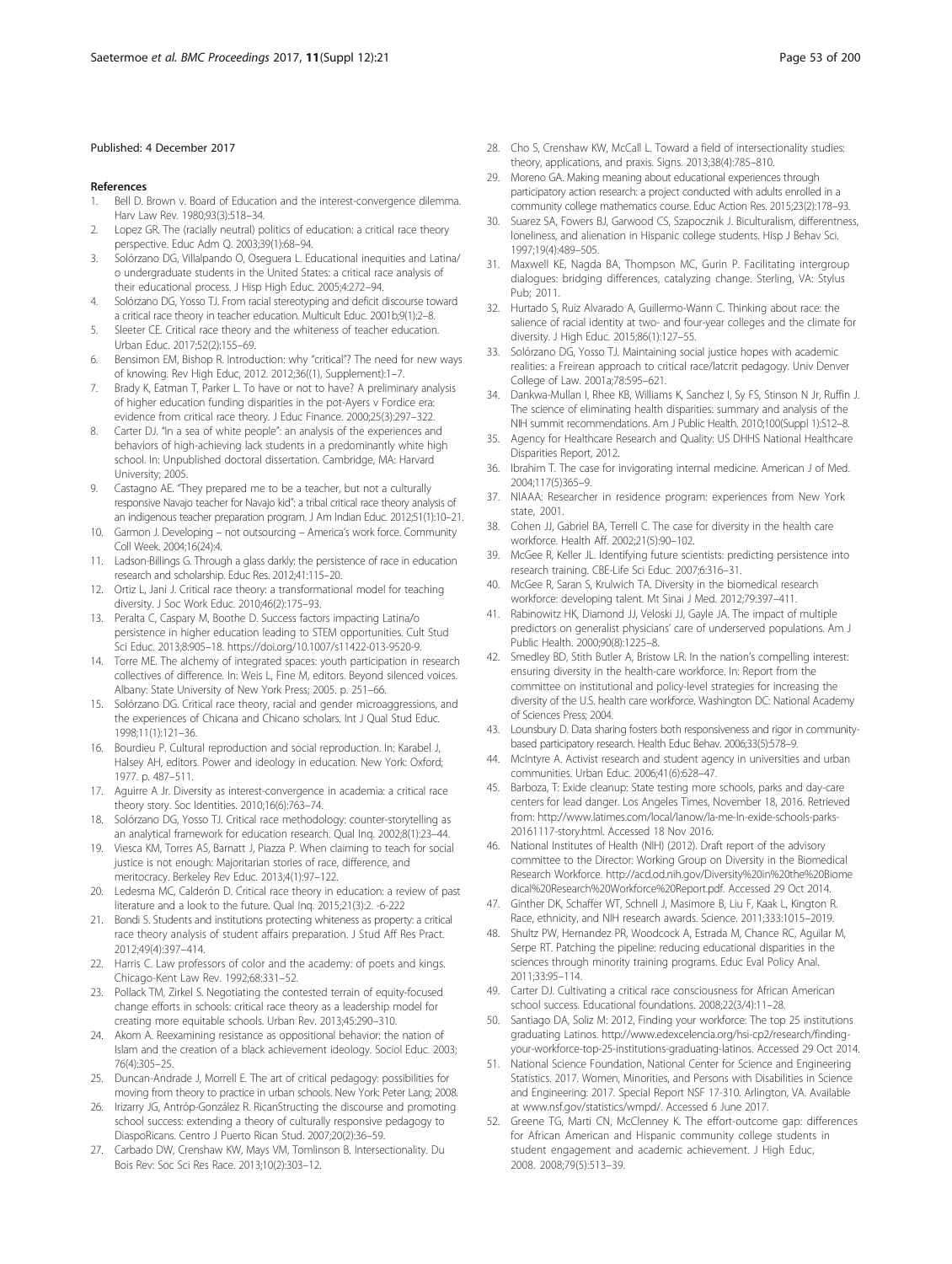- <span id="page-13-0"></span>53. Gardner SK. What's too much and what's too little? The process of becoming an independent researcher in doctoral education. J High Educ. 2008;79(3):326–50.
- 54. Byars-Winston A, Gutierrez B, Top T, Carnes M. Integrating theory and practice to increase scientific workforce diversity: a framework for career development in graduate research training. CBE-Life Sci Educ. 2011;10:357–67.
- 55. Mitchell R. Mapping developmental approaches for providing culturally responsive advising. Equity Excell Educ. 2010;43(3):294–309.
- 56. Ballard HE, Cintrón R. Critical race theory as an analytical tool: African American male success in doctoral education. J Coll Teach Learn. 2010;7(10):11–2.
- 57. Oyersman D, Gant L, Ager J. A socially contextualized model of African American identity: possible selves and school persistence. J Pers Soc Psychol. 1995;69:1216–32.
- 58. Suarez-Balcazar Y, Orellana-Damacela L, Portillo N, Rowan JM, Andrews-Guillen C. Experiences of differential treatment among college students of color. J High Educ. 2003;74(4):428–44.
- 59. Duntley-Matos R. Transformative complicity and cultural humility: de- and re-constructing higher education mentorship for under-represented groups. Qual Sociol. 2014;37(4):443–66.
- 60. Cole D. Do interracial interactions matter? An examination of student-faculty contact and intellectual self-concept. J High Educ. 2007;78(3):249–81.
- 61. Kim Y, Sax L. Student-faculty interaction in research universities: differences by student gender, race, social class, and first-generation status. Res High Educ. 2009;50(5):437–59.
- 62. Wallace T, Brand BR. Using critical race theory to analyze science teachers' culturally responsive practices. Cult Stud Sci Educ. 2012;7(2):341–74.
- 63. Cohen GL, Steele CM, Ross LD. The mentor's dilemma: providing critical feedback across the racial divide. Personal Soc Psychol Bull. 1999;25:1302–18.
- 64. National Science Foundation, National Center for Science and Engineering Statistics: 2013. Women, Minorities, and Persons with Disabilities in Science and Engineering: 2013. Special Report NSF 13-304. Arlington, VA. Available at<http://www.nsf.gov/statistics/wmpd/>. Accessed 29 Oct 2014.
- 65. Plunkett SW, Saetermoe CL, Quilici J. Evaluation of an undergraduate social sciences pre-doctoral program using self-report data from under-represented student participants. Counc Undergrad Res. 2014;35(1):36–42.
- 66. Yosso T. Whose culture has capital? A critical race theory discussion of community cultural wealth. Race Ethnicity and Education. 2005;8(1):69–91.
- 67. Solórzano D, Ceja M, Yosso T. Critical race theory, racial microaggressions, and campus racial climate: the experiences of African American college students. J Negro Educ. 2000;69(1/2):60–73.
- 68. Jones J. Closing the gender gap. Civ Eng. 2010;80(7):60.
- 69. Ryn M, Hardeman R, Phelan SD, Dovidio J, et al. Medical school experiences associated with change in implicit racial bias among 3547 students: a medical student changes study report. J Gen Intern Med. 2015;30(12):1748–56.
- 70. Westfall J. Change in medical student implicit bias. J Gen Intern Med. 2016; 31(7):714.
- 71. Cokley K, Awad G, Smith L, Jackson S, Awosogba O, et al. The roles of gender stigma consciousness, impostor phenomenon and academic self-concept in the academic outcomes of women and men. Sex Roles. 2015;73(9):414–26.
- 72. Cokley K, Mcclain S, Enciso A, Martinez M. An examination of the impact of minority status stress and impostor feelings on the mental health of diverse ethnic minority college students. J Multicultural Couns Dev. 2013;41(2):82–95.
- 73. Peteet B, Brown C, Lige Q, Lanaway D. Impostorism is associated with greater psychological distress and lower self-esteem for African American students. Curr Psychol. 2015;34(1):154–63.
- 74. Steele CM. A threat is in the air: how stereotypes shape intellectual identity and performance. Am Psychol. 1997;52:613–29.
- 75. Jain D, Herrera A, Bernal S, Solórzano D. Critical race theory and the transfer function: introducing a transfer receptive culture. Community Coll J Res Pract. 2011;35(3):252–66.
- 76. Perez PA, Ceja M. Building a Latina/o student transfer culture: best practices and outcomes in, transfer to universities. J Hisp High Educ. 2010;9:6–21.
- 77. Townley G, Katz J, Wandersman A, Skiles B, Schillaci MJ, Timmerman BE, Mousseau TA. Exploring the role of sense of community in the undergraduate transfer student experience. J Community Psychol. 2013;41(3):277–90.
- 78. Yosso TJ, Solórzano DG. Leaks in the Chicana and Chicano educational pipeline. Latino policy & issues brief, 13, UCLA Chicano Studies Research Center. Los Angeles; 2006.
- 79. Rosebery A, Ogonowski M, DiSchino M, Warren B. "The coat traps all your body heat": heterogeneity as fundamental to learning. J Learn Sci. 2010; 19(3):322–57.
- 80. Ball DB, Wood M, Lindsley C, Mollard P, Buzard DJ, Vivian R, Mahoney M, Taft BR. Research, teaching, and professional development at a comprehensive university. J Chem Educ. 2004;81(12):1796–800.
- 81. Kreling BA, Canar J, Catipon E, Goodman M, Pallesen N, Pomeroy J, Rodriguez Y, Romagoza J, Sheppard VB, Mandelblatt J, Huerta EE. Latin American cancer research coalition; community primary care/academic partnership model for cancer control. Cancer. 2006;107(8 Suppl):2015–22.
- 82. Alvarez AN, Juang L, Liang CTH. Asian Americans and racism: when bad things happen to "model minorities.". Cult Divers Ethn Minor Psychol. 2006;12(3):477–92.
- 83. Aronson J, Burgess D, Phelan SM, Juarez L. Unhealthy interactions: the role of stereotype threat in health disparities. Am J Public Health. 2013;103(1):50–6.
- 84. Smedley BD, Myers HF, Harrell SP. Minority-status stresses and the college adjustment of ethnic minority freshmen. J High Educ. 1993;64(4):434+.
- 85. Young EY. The four personae of racism: educators' (mis)understanding of individual vs. systemic racism. Urban Educ. 2011;46(6):1433–60.
- 86. Watkins M, Shulman H. Toward psychologies of liberation. New York: Palgrave Macmillan; 2008.
- 87. Carlone HB, Johnson A. Understanding the science experiences of successful women of color: science identity as an analytic lens. J Res Sci Teach. 2007;44(8):1187–218.
- 88. Collier PJ, Morgan DL. "Is that paper really due today?": differences in firstgeneration and traditional college students' understandings of faculty expectations. High Educ. 2008;55:425–46.
- Cox MF, Andriot A. Mentor and undergraduate student comparisons of students' research skills. J STEM Educ. 2009;10(1 & 2):31–9.
- 90. Dodson JE, Montgomery BL, Brown LJ. "Taking the fifth": mentoring students whose culturally communities were not historically structured into U.S. higher education. Innov High Educ. 2009;34:185–99.
- 91. Prunuske AJ, Wilson J, Walls M, Clarke B. Experiences of mentors training underrepresented undergraduates in the research laboratory. CBE—Life Sci Educ. 2013;14(3):403–9.
- 92. Seymour E, Hewitt NM. Talking about leaving: why undergraduates leave the sciences. Westview: Boulder, CO; 2000.
- 93. Hassouneh-Phillips D, Beckett A. An education in racism. J Nurs Educ. 2003;42(6):258–65.
- 94. Dunn A. "You won't believe what they said in class today": professors' reflections on student resistance in multicultural education courses. Multicult Perspect. 2014;16(2):93–8.
- 95. Adams A, Bondy E, Kuhel K. Preservice teacher learning in an unfamiliar setting. Teach Educ Q. 2005;32(2):41–62.
- 96. Dee JR, Henkin AB. Assessing dispositions toward cultural diversity among preservice teachers. Urban Educ. 2002;37(1):22–40.
- 97. Orfield G. Schools more separate: consequences of a decade of resegregation. The Cambridge, MA: Harvard University, Civil Rights Project; 2001.
- 98. Kozol J. The shame of the nation: the restoration of apartheid schooling in the U.S. New York: Crown; 2005.
- 99. Bell D. Faces at the bottom of the well: the permanence of racism. New York, NY: Basic Books; 1992.
- 100. Gilbert A. Small voices against the wind: local knowledge transformation. Peace Confl: J Peace Psychol. 1997;3(3):275–92.
- 101. Sears DO. Racial tensions and voting in Los Angeles. Los Angeles Times. 1971. p. 51–88.
- 102. Delgado R, Stefancic J. California's racial history and constitutional rationales for race-conscious decision making in higher education. UCLA Law Rev. 2000;47(6):1521–614.
- 103. Tabak LA, Collins FA. Sociology. Weaving a richer tapestry in biomedical science. Science. 2011;333(6045):940–1.
- 104. Sleeter SE. Critical Race Theory and the Whiteness of Teacher Education. Urban Education 2017;52(2):155–69.
- 105. Smith BJ. Marginalized youth, delinquency, and education: the need for critical- interpretive research. Urban Rev. 2000;32(3):293–312.
- 106. Sue DW, Torino GC, Capodilupo CM, Rivera DP, Lin AI. How white faculty perceive and react to difficult dialogues on race. Couns Psychol. 2009;37:1090–115.
- 107. Willow RA. Lived experience of interracial dialogue on race: proclivity to participate. J Multicultural Counsel Dev. 2008;36:40–51.
- 108. Young J. The impact of an SES-based model on a college's undergraduate admissions outcomes. Res High Educ. 2004;45(7):777–97.
- 109. Pfund C, Branchaw J, Handelsman J. Entering Mentoring. New York: W. H. Freeman; 2015.